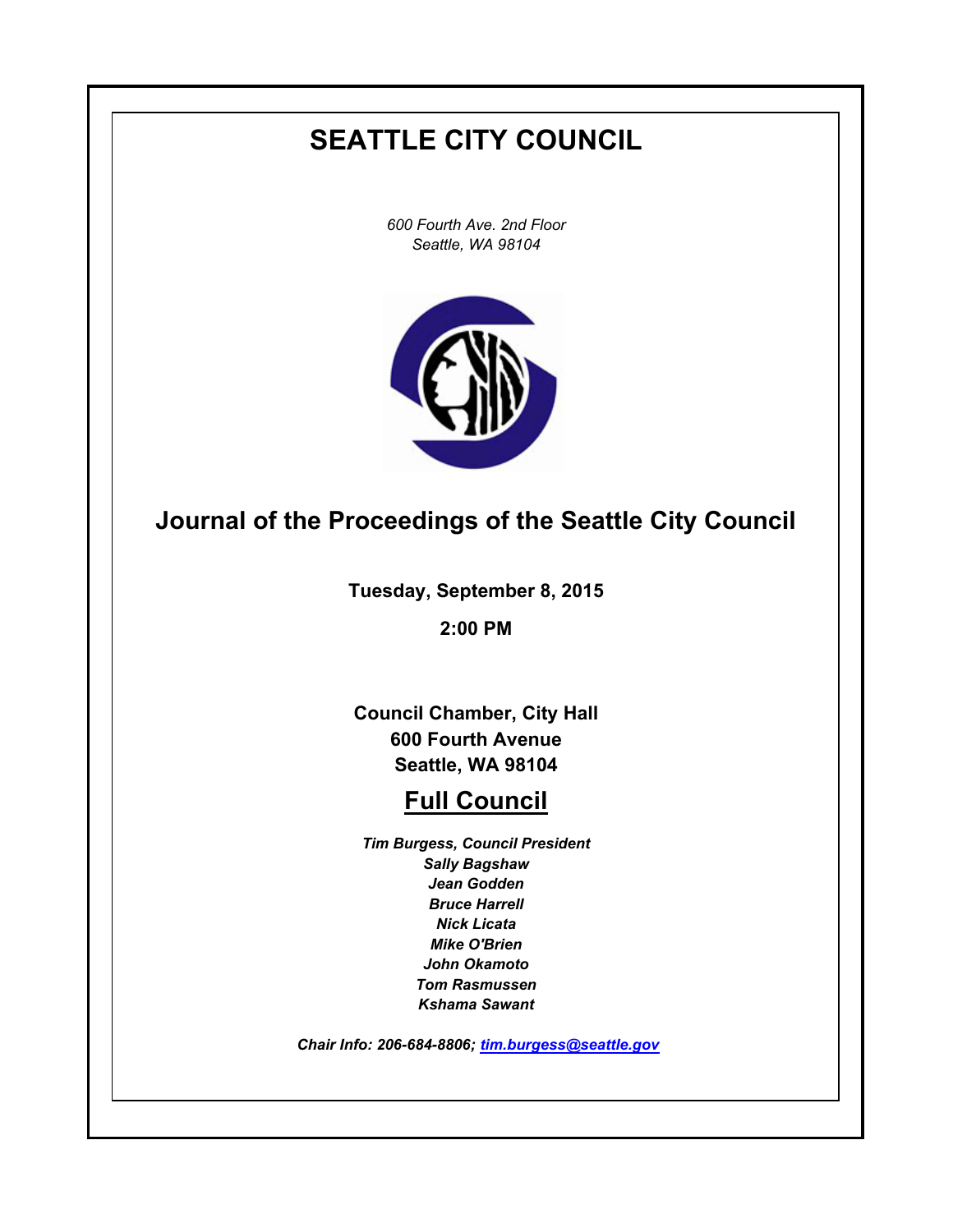# **A. CALL TO ORDER**

The City Council of The City of Seattle met in the Council Chamber in City Hall in Seattle, Washington, on September 8, 2015, pursuant to the provisions of the City Charter. The meeting was called to order at 2:00 p.m., with Council President Burgess presiding.

# **B. ROLL CALL**

Present: 9 - Bagshaw, Burgess, Godden, Harrell, Licata, O'Brien, Okamoto, Rasmussen, Sawant

### **C. ADOPTION OF INTRODUCTION AND REFERRAL CALENDAR**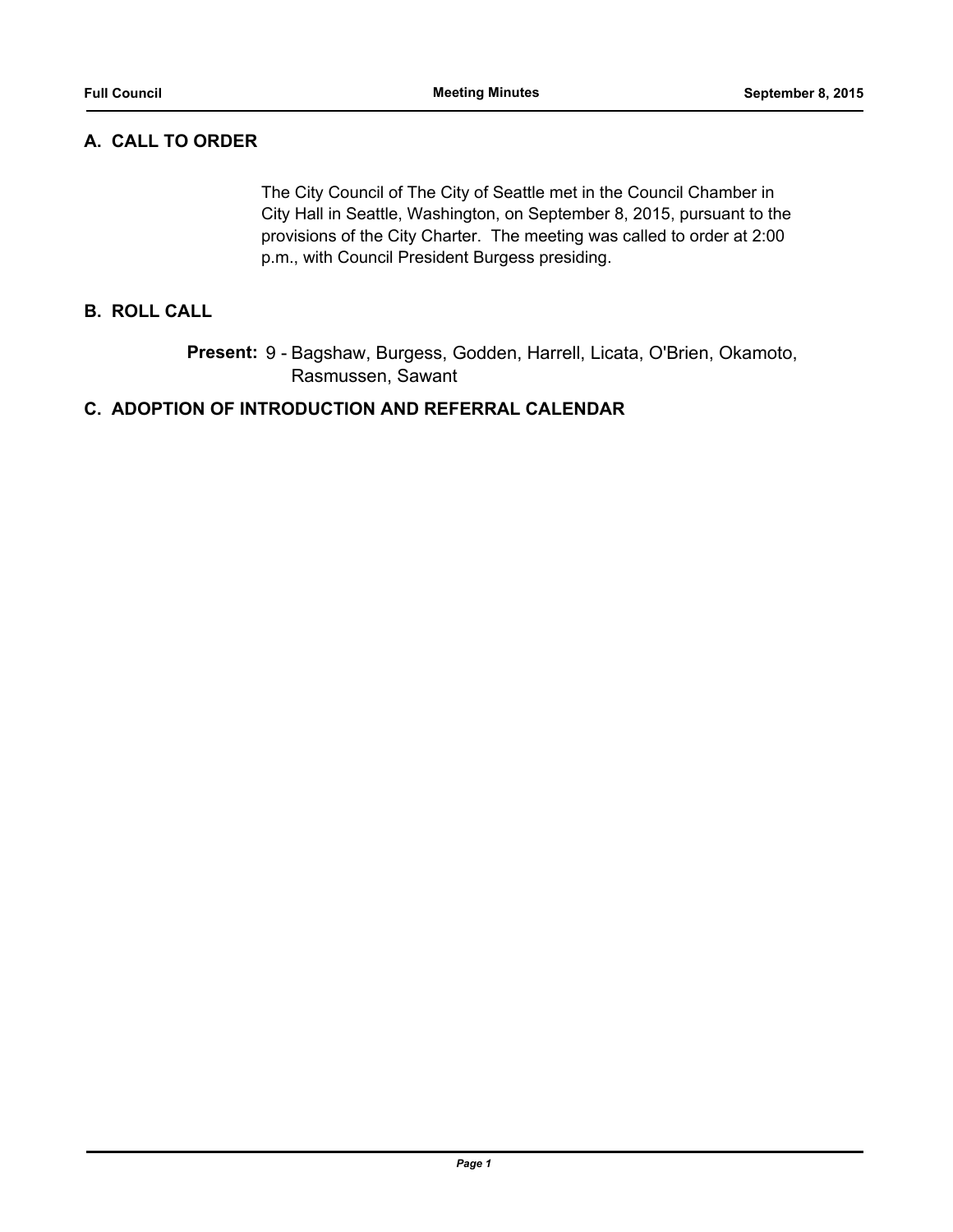#### [IRC 29](http://seattle.legistar.com/gateway.aspx?m=l&id=/matter.aspx?key=2911) **September 8, 2015**

*Attachments:* [Introduction and Referral Calendar](http://seattle.legistar.com/gateway.aspx?M=F&ID=eb1566d3-bea2-4b7a-a204-4586ea1eb691.pdf)

#### ACTION 1:

Motion was made and duly seconded to adopt the proposed Introduction and Referral Calendar.

### ACTION 2:

Motion was made by Councilmember Burgess, duly seconded and carried, to amend the proposed Introduction and Referral Calendar by removing items 5 though 22, Appointments 00160; 00181 through 00197.

Appt 00160, Appointment of Kellen Braddock as member, Seattle Center Advisory Commission, for a term of confirmation to August 31, 2016.

Appt 00181, Appointment of Ashraf Hasham as member, Seattle Arts Commission, for a term of confirmation to August 31, 2016.

Appt 00182, Appointment of Michael Padilla Ocampo as member, Board of Park Commissioners, for a term of confirmation to August31, 2016.

Appt 00183, Appointment of Molly Esteve as member, Seattle Planning Commission, for a term of confirmation to August 31, 2016.

Appt 00184, Appointment of Theo Lim as member, Seattle Design Commission, for a term of confirmation to August 31, 2016.

Appt 00185, Appointment of Amy Taylor as member, Seattle Design Review Board, for a term of confirmation to August 31, 2016.

Appt 00186, Appointment of Shandra Benito as member, Seattle Commission for People with Disabilities, for a term of confirmation to August 31, 2016.

Appt 00187, Appointment of Loida C. Erhard as member, Seattle Women's Commission, for a term of confirmation to August 31, 2016.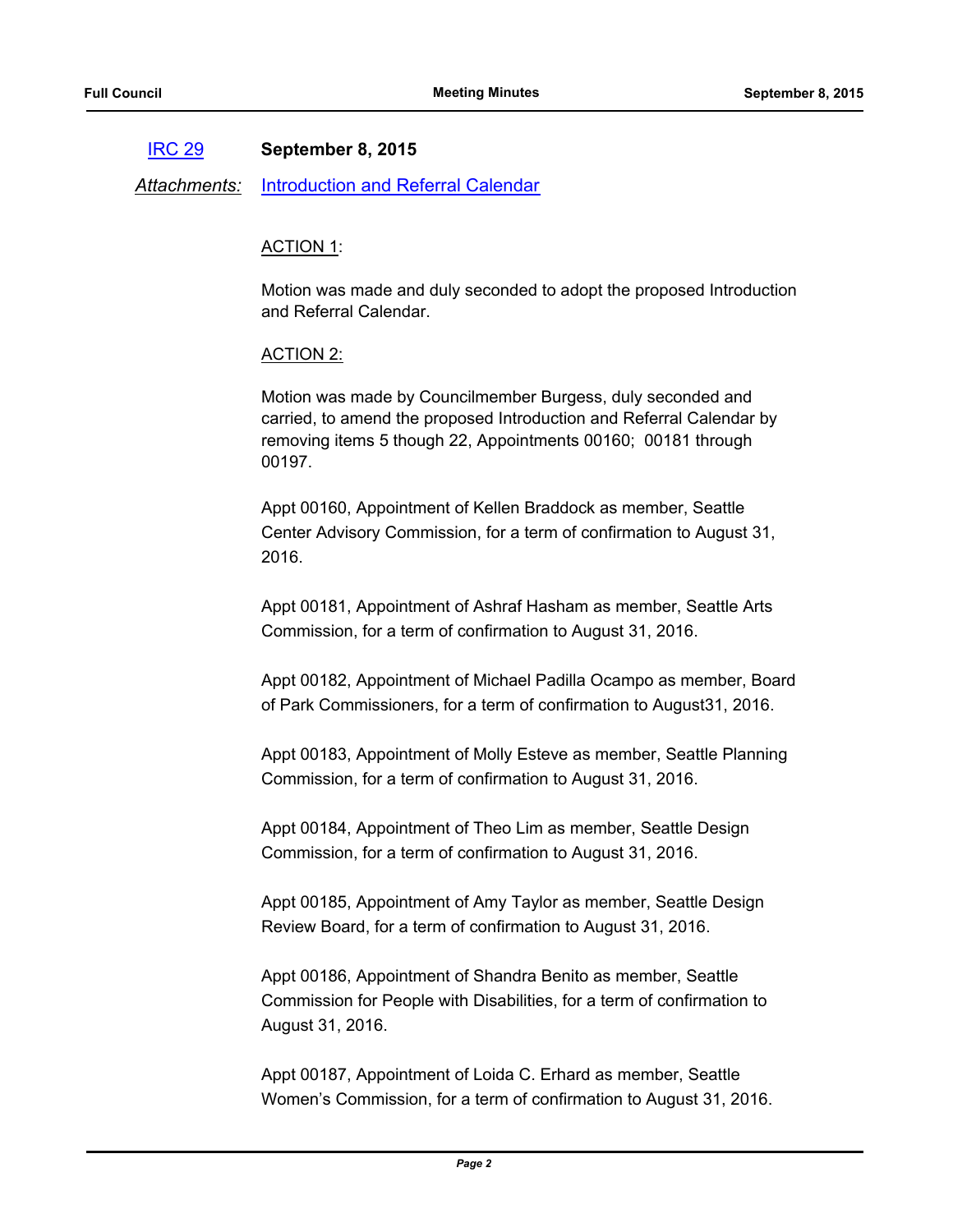Appt 00188, Appointment of Elijah Grossman as member, Seattle LGBT Commission, for a term of confirmation to August 31, 2016.

Appt 00189, Appointment of Iga Fikayo Keme as member, Community Technology Advisory Board, for a term of confirmation to August 31, 2016.

Appt 00190, Appointment of Onya Robertson as member, Seattle Human Rights Commission, for a term of confirmation to August 31, 2016.

Appt 00191, Appointment of Laurel Saito as member, Seattle Immigrant and Refugee Commission, for a term of confirmation to August 31, 2016.

Appt 00192, Appointment of Marjorie Anderson as member, Landmarks Preservation Board, for a term of confirmation to August 31, 2016.

Appt 00193, Appointment of Mariska Kecskes as member, Urban Forestry Commission, for a term of confirmation to August 31, 2016.

Appt 00194, Appointment of Kyle Kiser as member, Pioneer Square Preservation Board, for a term of confirmation to August 31,2016.

Appt 00195, Appointment of Jedediah Wade Bradley as member, Seattle Bicycle Advisory Board, for a term of confirmation to August 31, 2016.

Appt 00196, Appointment of Odessa Bombay Stevens as member, Seattle Transit Advisory Board, for a term of confirmation to August 31, 2016.

Appt 00197, Appointment of Cameron Allyssa Zapata as member, Seattle Pedestrian Advisory Board, for a term of confirmation to August 31, 2016.

# ACTION 3:

Motion was made by Councilmember Rasmussen, duly seconded and carried, to amend the proposed Introduction and Referral Calendar by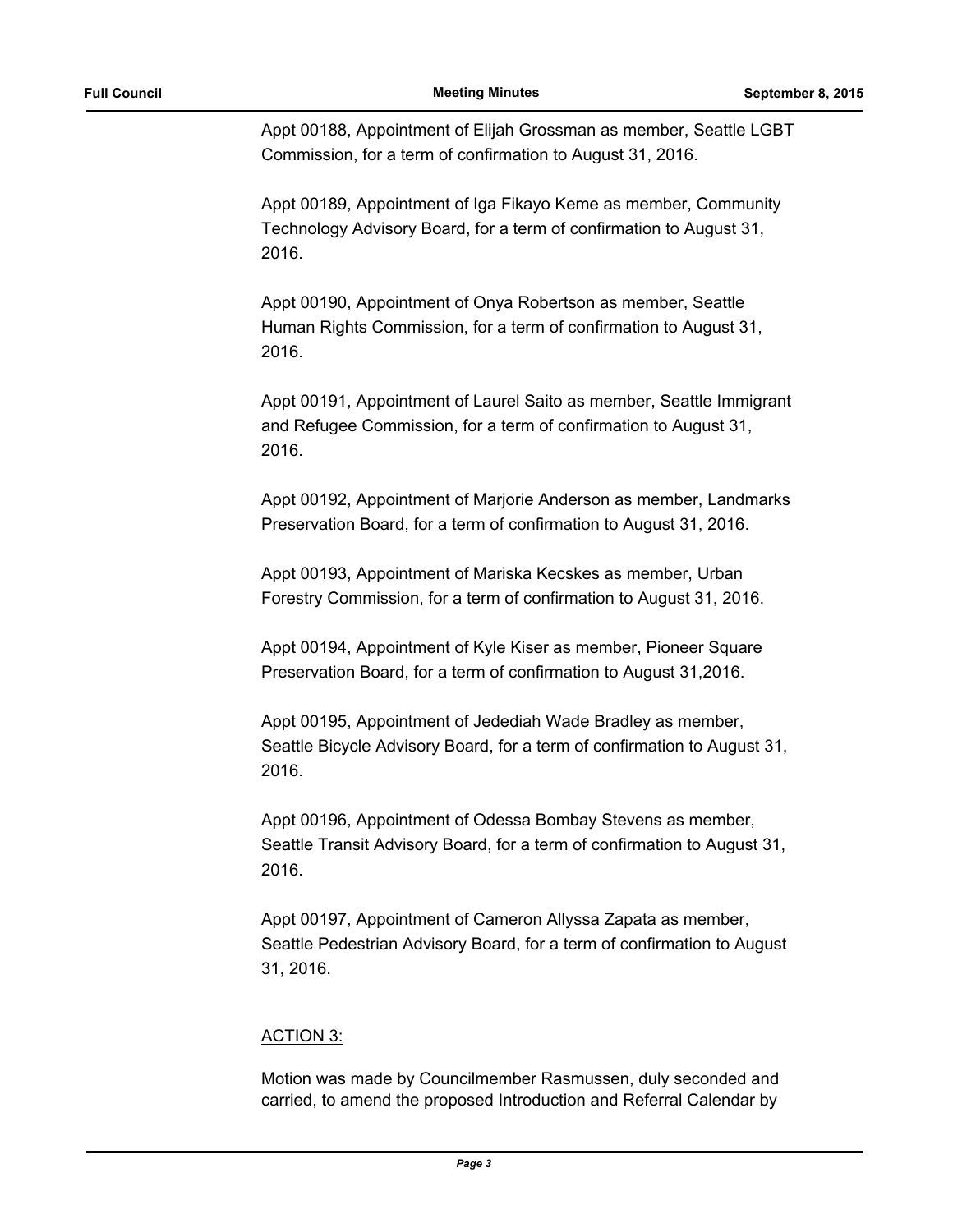introducing Appointments 00212 and 00213 and referring them to the Transportation Committee.

Appt 00212, Reappointment of Jeff Aken as member, Seattle Bicycle Advisory Board, for a term of confirmation to August 31, 2017.

Appt 00213, Reappointment of Merlin Rainwater as member, Seattle Bicycle Advisory Board, for a term of confirmation to August 31, 2017.

# ACTION 4:

Motion was made and duly seconded to adopt the proposed Introduction and Referral Calendar as amended.

# **The Motion carried and the Introduction & Referral Calendar (IRC) was adopted as amended by the following vote:**

In Favor: 9 - Bagshaw, Burgess, Godden, Harrell, Licata, O'Brien, Okamoto, Rasmussen, Sawant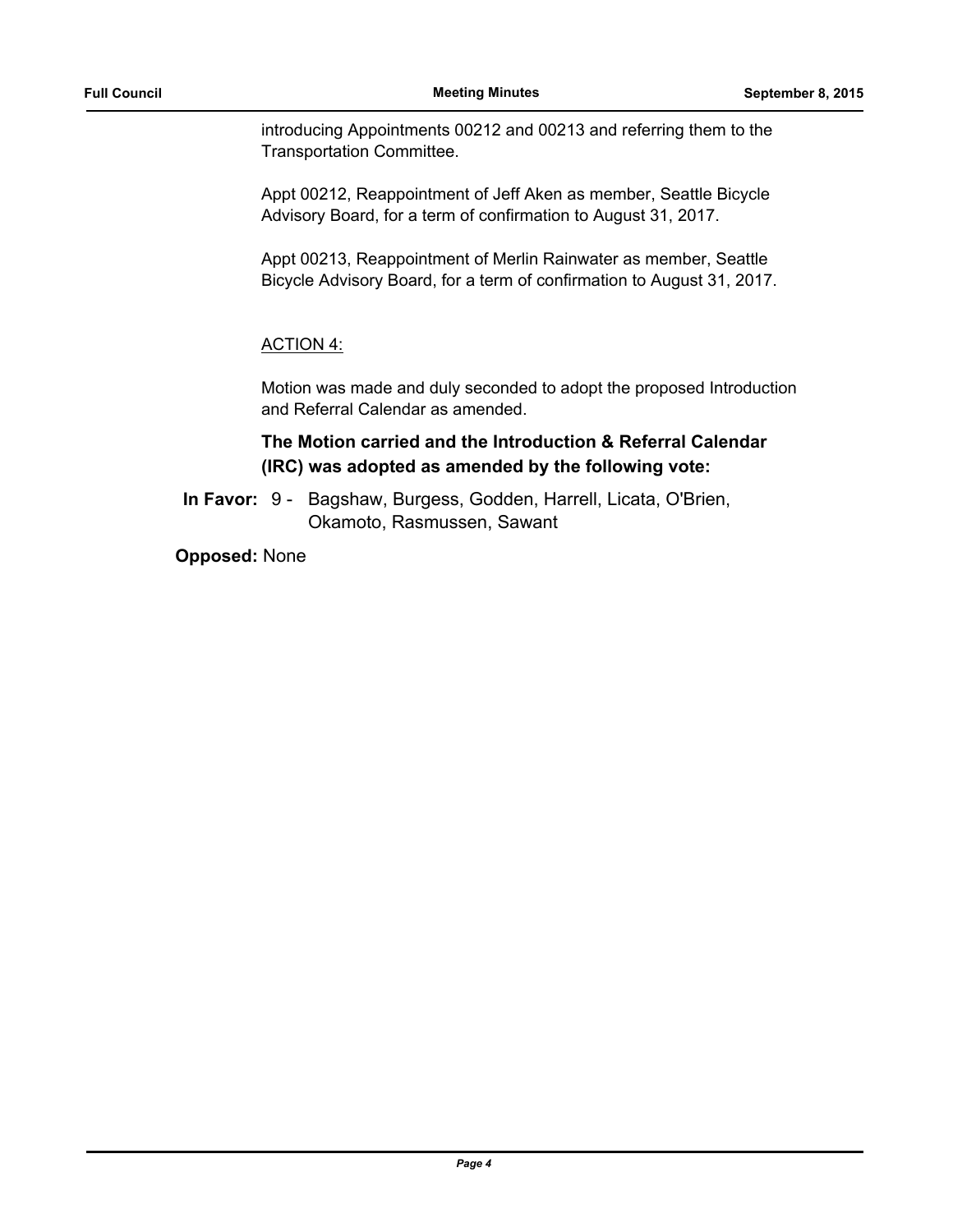### **D. APPROVAL OF THE AGENDA**

Motion was made and duly seconded to adopt the proposed Agenda.

#### ACTION 1:

Motion was made by Councilmember Burgess, duly seconded and carried, to amend the proposed Agenda by moving Agenda item 21, Appointment No. 00157, to Agenda item 1.

Appointment No. 00157, Appointment and Oath of Office of Brian Surratt as Director, Office of Economic Development.

#### ACTION 2:

Motion was made by Councilmember Burgess, duly seconded and carried, to amend the proposed Agenda by moving Agenda item 1, Resolution 31613, under order of business item "J. Adoption of of Other Resolutions."

Resolution 31613, A Resolution creating the Demographic Data Task Force to recommend strategies to standardize and disaggregate demographic data used by City departments in allocating resources and developing City policies, programs, and services.

#### ACTION 3:

Motion was made by Councilmember Godden, duly seconded and carried, to amend the proposed Agenda by removing Agenda Item 25, Council Bill 118488.

Council Bill 118488, An Ordinance relating to the Department of Parks and Recreation; authorizing the Superintendent of Parks and Recreation to enter into a lease agreement with Oiselle Running, Inc. to occupy and use a portion of Building 11 at Warren G. Magnuson Park for general office purposes.

#### ACTION 4:

Motion was made and duly seconded, to adopt the proposed Agenda as amended.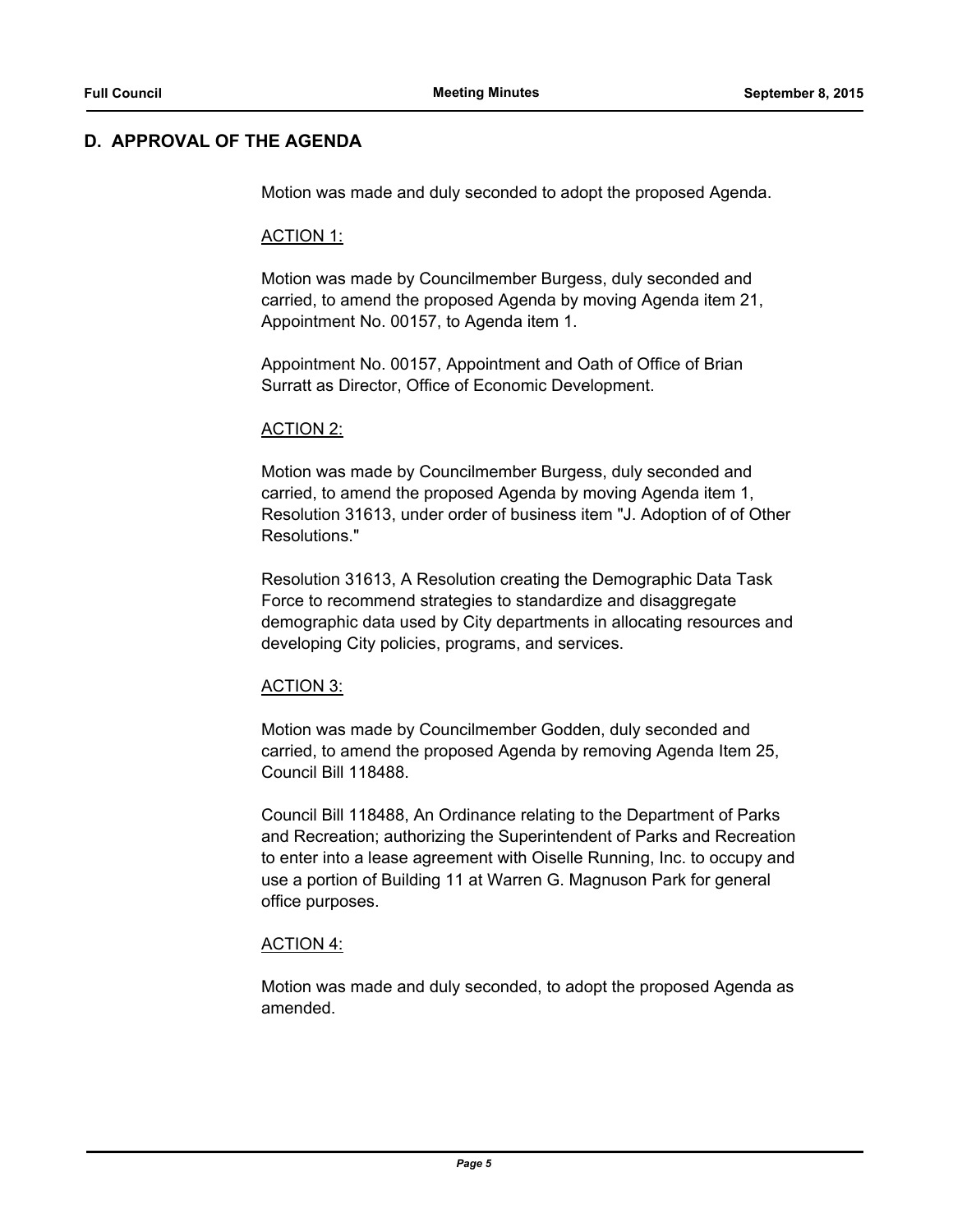### **E. APPROVAL OF THE JOURNAL**

[Min 35](http://seattle.legistar.com/gateway.aspx?m=l&id=/matter.aspx?key=2880) **August 17, 2015**

*Attachments:* [Minutes](http://seattle.legistar.com/gateway.aspx?M=F&ID=925eb678-cc71-480d-b205-4d27e2abc493.pdf)

# **Motion was made, duly seconded and carried, to adopt the proposed Minutes by the following vote, and the President signed the Minutes,**

In Favor: 9 - Bagshaw, Burgess, Godden, Harrell, Licata, O'Brien, Okamoto, Rasmussen, Sawant

**Opposed:** None

### **F. PRESENTATIONS**

Councilmember Burgess read a Proclamation recognizing Vince Lyons, City of Seattle Department of Planning and Development employee.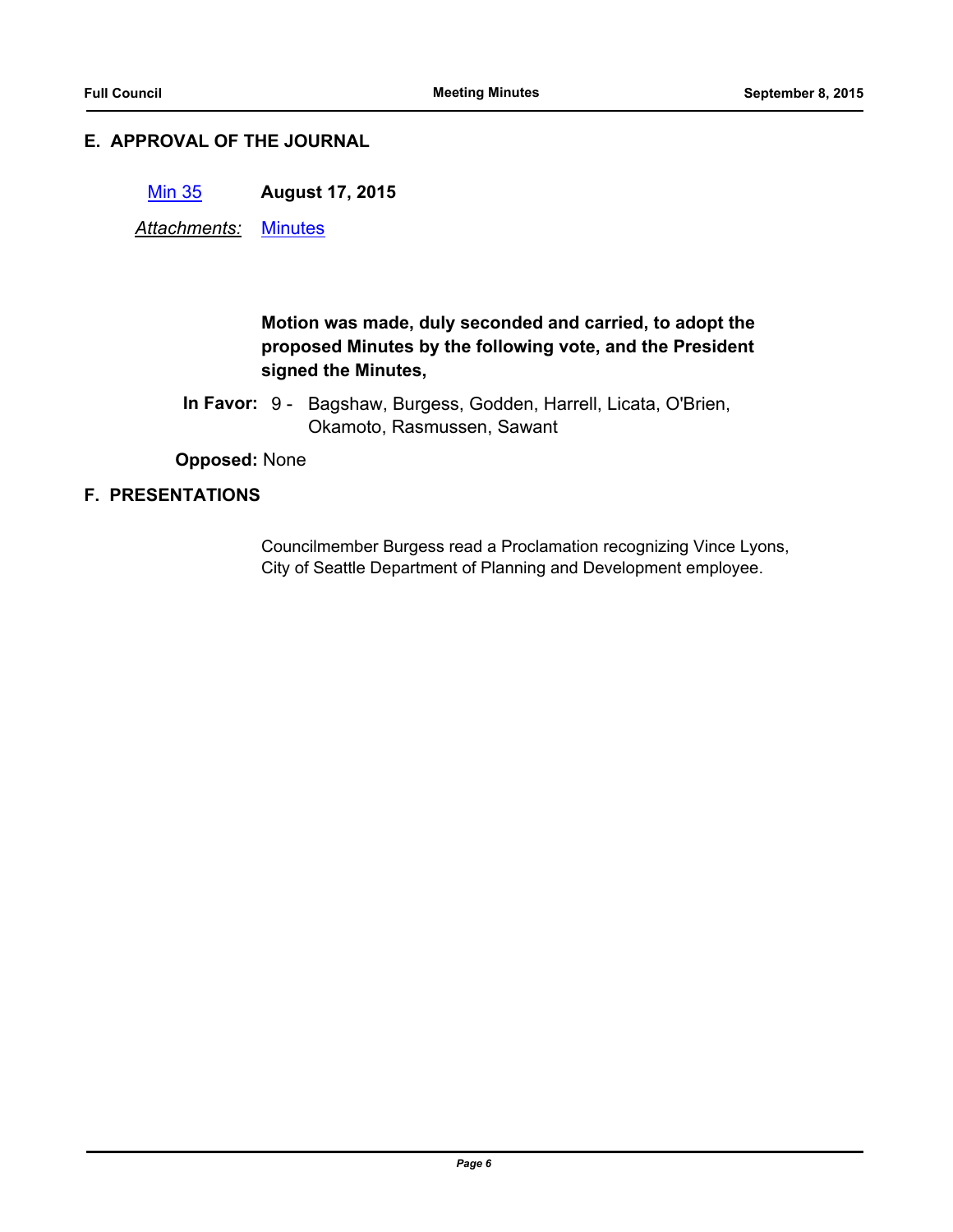#### **G. PUBLIC COMMENT**

Jorgen Bader addressed the Council regarding Agenda Item 35, Council Bill No. 118438.

DeCharlene Williams addressed the Council regarding a non-Agenda item.

Diane Narasaki addressed the Council regarding Agenda item 1, Resolution No. 31613.

Dorothy Wong addressed the Council regarding Agenda item 1, Resolution No. 31613.

Wren Wagenbach addressed the Council regarding a non-Agenda item.

Gabriel Mandell addressed the Council regarding a non-Agenda item.

Sierra Gersdorf-Duncan addressed the Council regarding a non-Agenda item.

Athena Fain addressed the Council regarding a non-Agenda item.

Steven Burke addressed the Council regarding Agenda Item 37, Council Bill No. 118481.

Mark Emrich addressed the Council regarding Agenda Item 37, Council Bill No. 118481.

Bob Combs addressed the Council regarding Agenda Item 37, Council Bill No.118481.

Fanus Goneth addressed the Council regarding Introduction and Referral Calendar item 26, Council Bill No. 118499.

Walelegn addressed the Council regarding Introduction and Referral Calendar item 26, Council Bill No. 118499.

Rusty Williams addressed the Council regarding Agenda Item 37, Council Bill No.118481.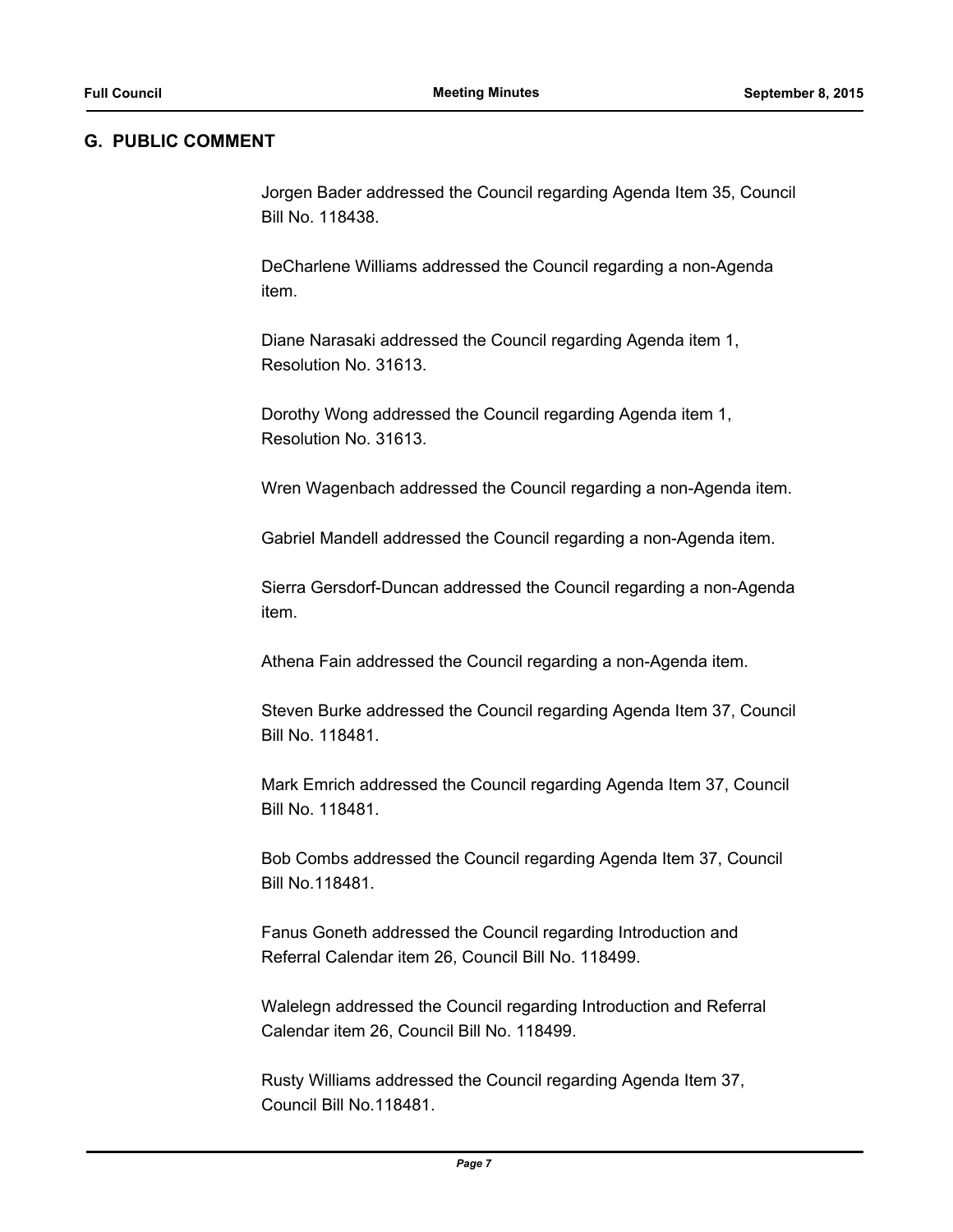Caitlin O'Neill addressed the Council regarding Introduction and Referral Calendar item 26, Council Bill No. 118499.

Michael Fuller addressed the Council regarding a non-Agenda item.

### **H. PAYMENT OF BILLS**

# [CB 118495](http://seattle.legistar.com/gateway.aspx?m=l&id=/matter.aspx?key=2897) **AN ORDINANCE appropriating money to pay certain audited claims and ordering the payment thereof.**

Motion was made and duly seconded to pass Council Bill No. 118495.

### **The Motion carried, the Council Bill was passed by the following vote, and the President signed the Bill:**

In Favor: 9 - Bagshaw, Burgess, Godden, Harrell, Licata, O'Brien, Okamoto, Rasmussen, Sawant

### **Opposed:** None

# [CB 118496](http://seattle.legistar.com/gateway.aspx?m=l&id=/matter.aspx?key=2898) **AN ORDINANCE appropriating money to pay certain audited claims and ordering the payment thereof.**

Motion was made and duly seconded to pass Council Bill No. 118496.

# **The Motion carried, the Council Bill (CB) was passed by the following vote, and the President signed the Bill:**

In Favor: 9 - Bagshaw, Burgess, Godden, Harrell, Licata, O'Brien, Okamoto, Rasmussen, Sawant

### **Opposed:** None

[CB 118497](http://seattle.legistar.com/gateway.aspx?m=l&id=/matter.aspx?key=2899) **AN ORDINANCE appropriating money to pay certain audited claims and ordering the payment thereof.**

Motion was made and duly seconded to pass Council Bill No. 118497.

# **The Motion carried, the Council Bill (CB) was passed by the following vote, and the President signed the Bill:**

In Favor: 9 - Bagshaw, Burgess, Godden, Harrell, Licata, O'Brien, Okamoto, Rasmussen, Sawant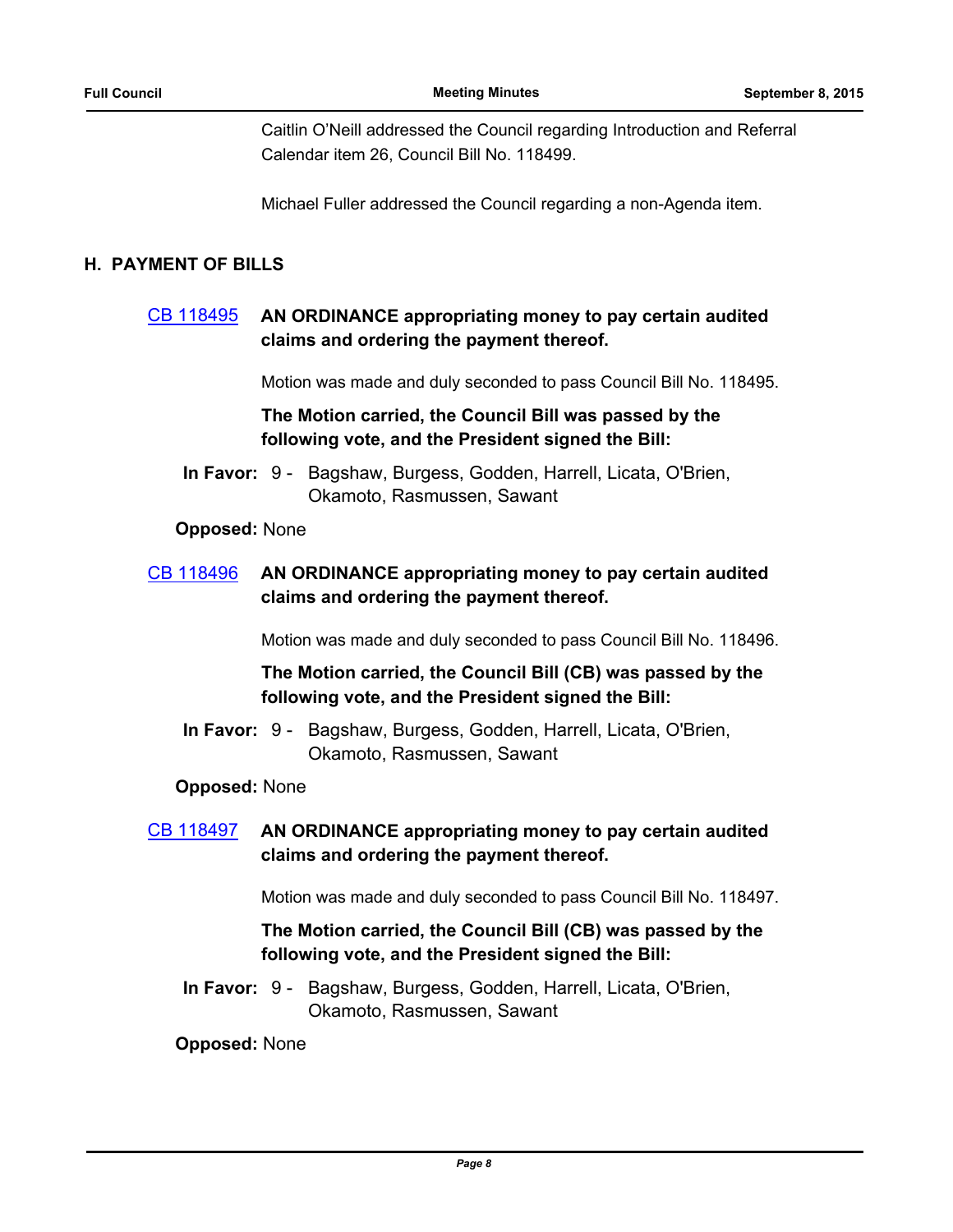### **I. COMMITTEE REPORTS**

From the amended Agenda.

### **HOUSING AFFORDABILITY, HUMAN SERVICES AND ECONOMIC RESILIENCY**

**21.** [Appt 00157](http://seattle.legistar.com/gateway.aspx?m=l&id=/matter.aspx?key=2619) **Appointment and Oath of Office of Brian Surratt as Director of the Office of Economic Development.**

*Attachments:* [Appointment Packet](http://seattle.legistar.com/gateway.aspx?M=F&ID=74b9ae36-e46d-436a-8978-234d6ed29915.pdf) [Written Response](http://seattle.legistar.com/gateway.aspx?M=F&ID=7926bdb1-ff1d-4cc5-b655-bf5239a8d516.pdf) [Letter of Expectations](http://seattle.legistar.com/gateway.aspx?M=F&ID=628f8b42-de8c-407d-a5de-a9d5124c700b.pdf)

> **The Committee recommends that Full Council confirm the Appointment (Appt). In Favor: 4 - Okamoto, Sawant, O'Brien, Burgess Opposed: None**

Mr. Surratt addressed the Council.

### **The Appointment (Appt) was confirmed by the following vote:**

In Favor: 9 - Bagshaw, Burgess, Godden, Harrell, Licata, O'Brien, Okamoto, Rasmussen, Sawant

**Opposed:** None

### **FULL COUNCIL**

- **2.** [Appt 00205](http://seattle.legistar.com/gateway.aspx?m=l&id=/matter.aspx?key=2860) **Reappointment of Nicki Olivier Hellenkamp as member, Seattle Women's Commission, for a term of confirmation to July 1, 2017.**
	- *Attachments:* [Appointment Packet](http://seattle.legistar.com/gateway.aspx?M=F&ID=1b44d854-017e-43a8-a589-60ccfbdf64a7.pdf)

Motion was made and duly seconded to confirm Appointment No. 00205.

**The Motion carried, and the Appointment (Appt) was confirmed by the following vote:**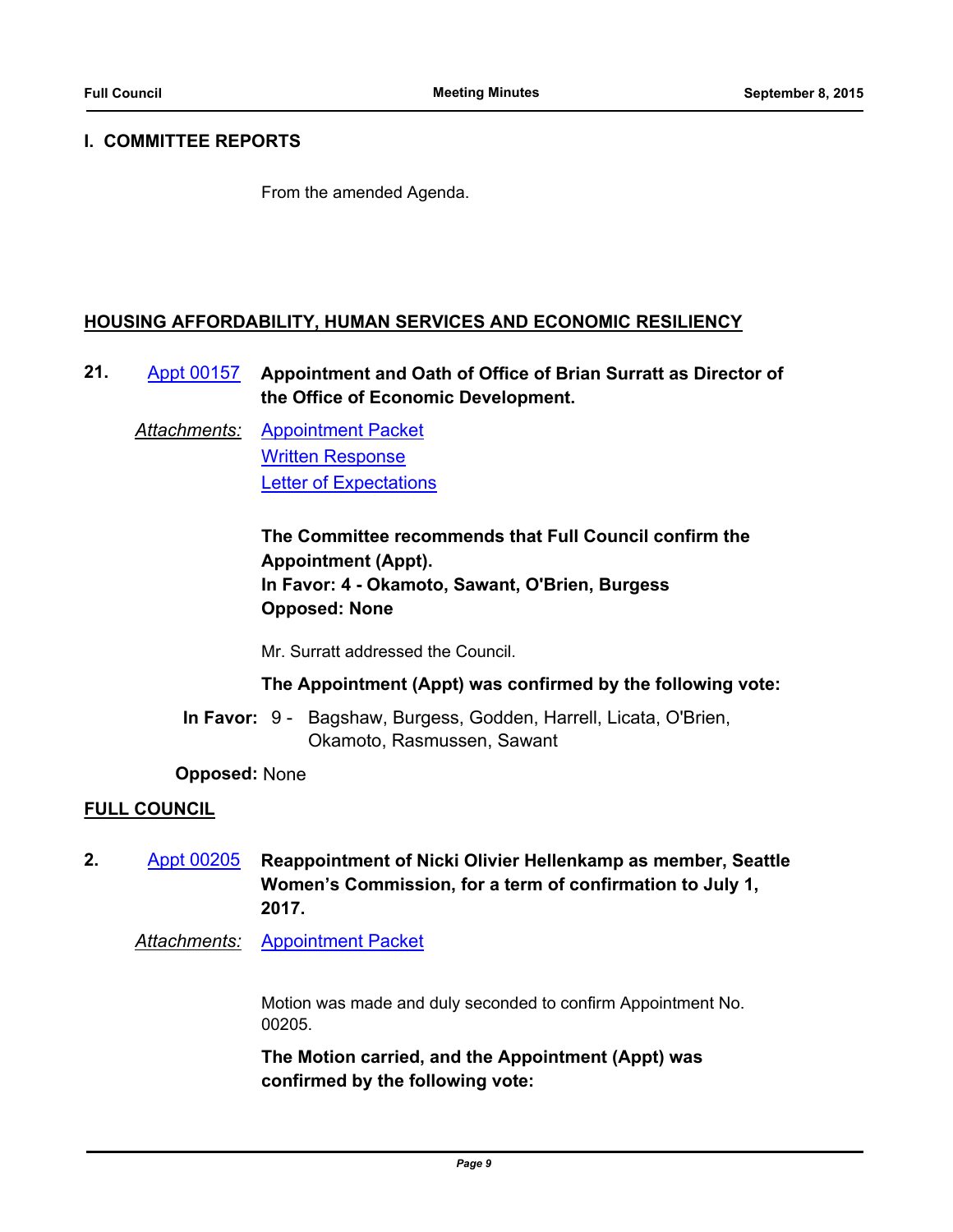In Favor: 9 - Bagshaw, Burgess, Godden, Harrell, Licata, O'Brien, Okamoto, Rasmussen, Sawant

#### **Opposed:** None

**3.** [Appt 00160](http://seattle.legistar.com/gateway.aspx?m=l&id=/matter.aspx?key=2684) **Appointment of Kellen Braddock as member, Seattle Center Advisory Commission, for a term of confirmation to August 31, 2016.**

*Attachments:* [Appointment Packet](http://seattle.legistar.com/gateway.aspx?M=F&ID=4c43b4a6-6237-4e30-a882-1e8d66769d8b.pdf)

Motion was made and duly seconded to confirm Appointment No. 00160.

### **The Motion carried, and the Appointment (Appt) was confirmed by the following vote:**

In Favor: 9 - Bagshaw, Burgess, Godden, Harrell, Licata, O'Brien, Okamoto, Rasmussen, Sawant

#### **Opposed:** None

# **4.** [Appt 00181](http://seattle.legistar.com/gateway.aspx?m=l&id=/matter.aspx?key=2793) **Appointment of Ashraf Hasham as member, Seattle Arts Commission, for a term of confirmation to August 31, 2016.**

*Attachments:* [Appointment Packet](http://seattle.legistar.com/gateway.aspx?M=F&ID=9fd415b1-2e54-4fc2-b024-a4914ffb9144.pdf)

Motion was made and duly seconded to confirm Appointment No. 00181.

# **The Motion carried, and the Appointment (Appt) was confirmed by the following vote:**

In Favor: 9 - Bagshaw, Burgess, Godden, Harrell, Licata, O'Brien, Okamoto, Rasmussen, Sawant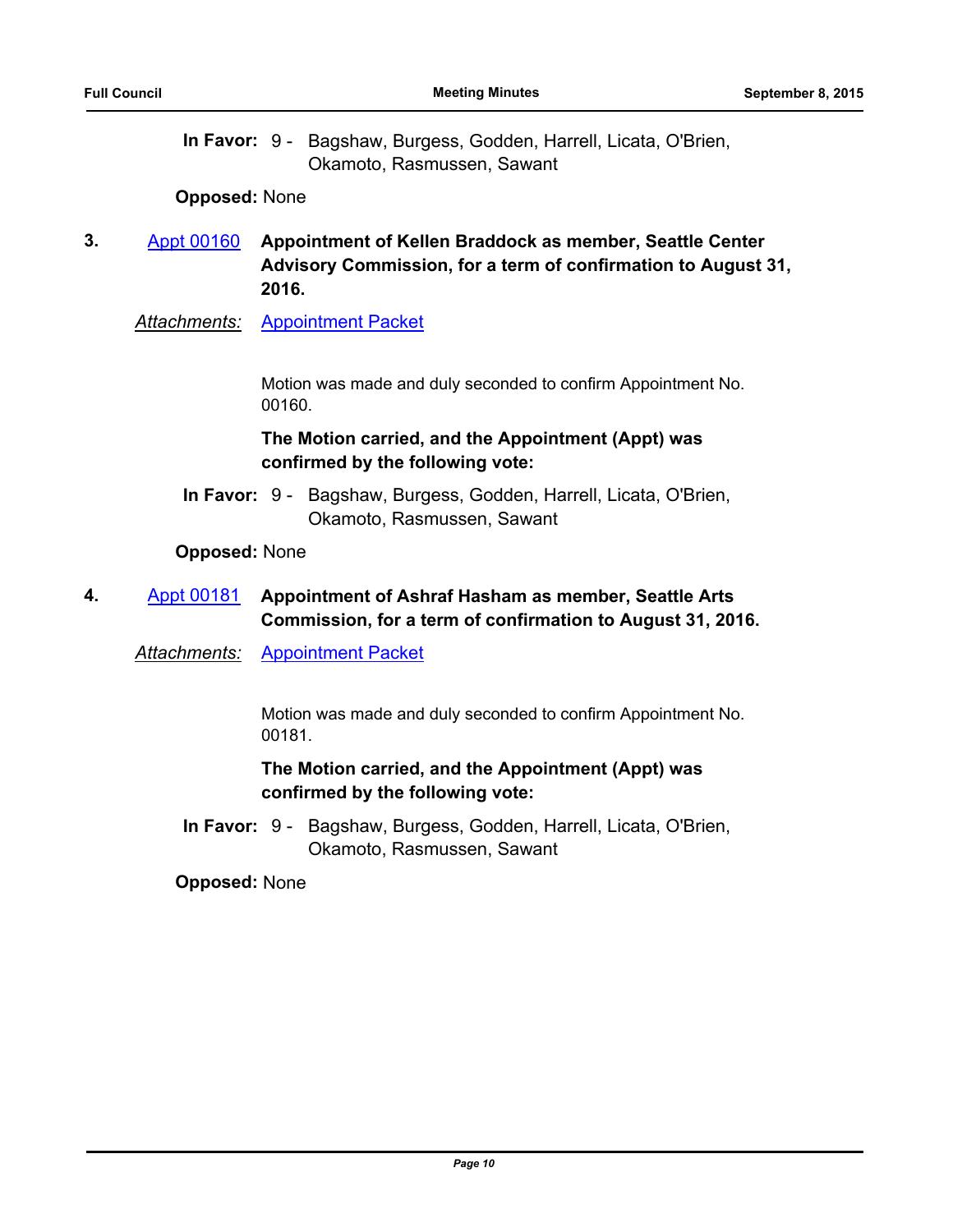# **5.** [Appt 00182](http://seattle.legistar.com/gateway.aspx?m=l&id=/matter.aspx?key=2794) **Appointment of Michael Padilla Ocampo as member, Board of Park Commissioners, for a term of confirmation to August 31, 2016.**

*Attachments:* [Appointment Packet](http://seattle.legistar.com/gateway.aspx?M=F&ID=f4d72ac1-b2e1-4c7b-b16c-15cc4935be73.pdf)

Motion was made and duly seconded to confirm Appointment No. 00182.

### **The Motion carried, and the Appointment (Appt) was confirmed by the following vote:**

In Favor: 9 - Bagshaw, Burgess, Godden, Harrell, Licata, O'Brien, Okamoto, Rasmussen, Sawant

#### **Opposed:** None

# **6.** [Appt 00183](http://seattle.legistar.com/gateway.aspx?m=l&id=/matter.aspx?key=2795) **Appointment of Molly Esteve as member, Seattle Planning Commission, for a term of confirmation to August 31, 2016.**

*Attachments:* [Appointment Packet](http://seattle.legistar.com/gateway.aspx?M=F&ID=97e902be-ed94-4855-a51b-cde3dc9cbc73.pdf)

Motion was made and duly seconded to confirm Appointment No. 00183.

# **The Motion carried, and the Appointment (Appt) was confirmed by the following vote:**

In Favor: 9 - Bagshaw, Burgess, Godden, Harrell, Licata, O'Brien, Okamoto, Rasmussen, Sawant

#### **Opposed:** None

# **7.** [Appt 00184](http://seattle.legistar.com/gateway.aspx?m=l&id=/matter.aspx?key=2796) **Appointment of Theo Lim as member, Seattle Design Commission, for a term of confirmation to August 31, 2016.**

*Attachments:* [Appointment Packet](http://seattle.legistar.com/gateway.aspx?M=F&ID=ae077e01-ffa1-4d0a-a6fc-fe6c599fa50b.pdf)

Motion was made and duly seconded to confirm Appointment No. 00184.

**The Motion carried, and the Appointment (Appt) was confirmed by the following vote:**

In Favor: 9 - Bagshaw, Burgess, Godden, Harrell, Licata, O'Brien, Okamoto, Rasmussen, Sawant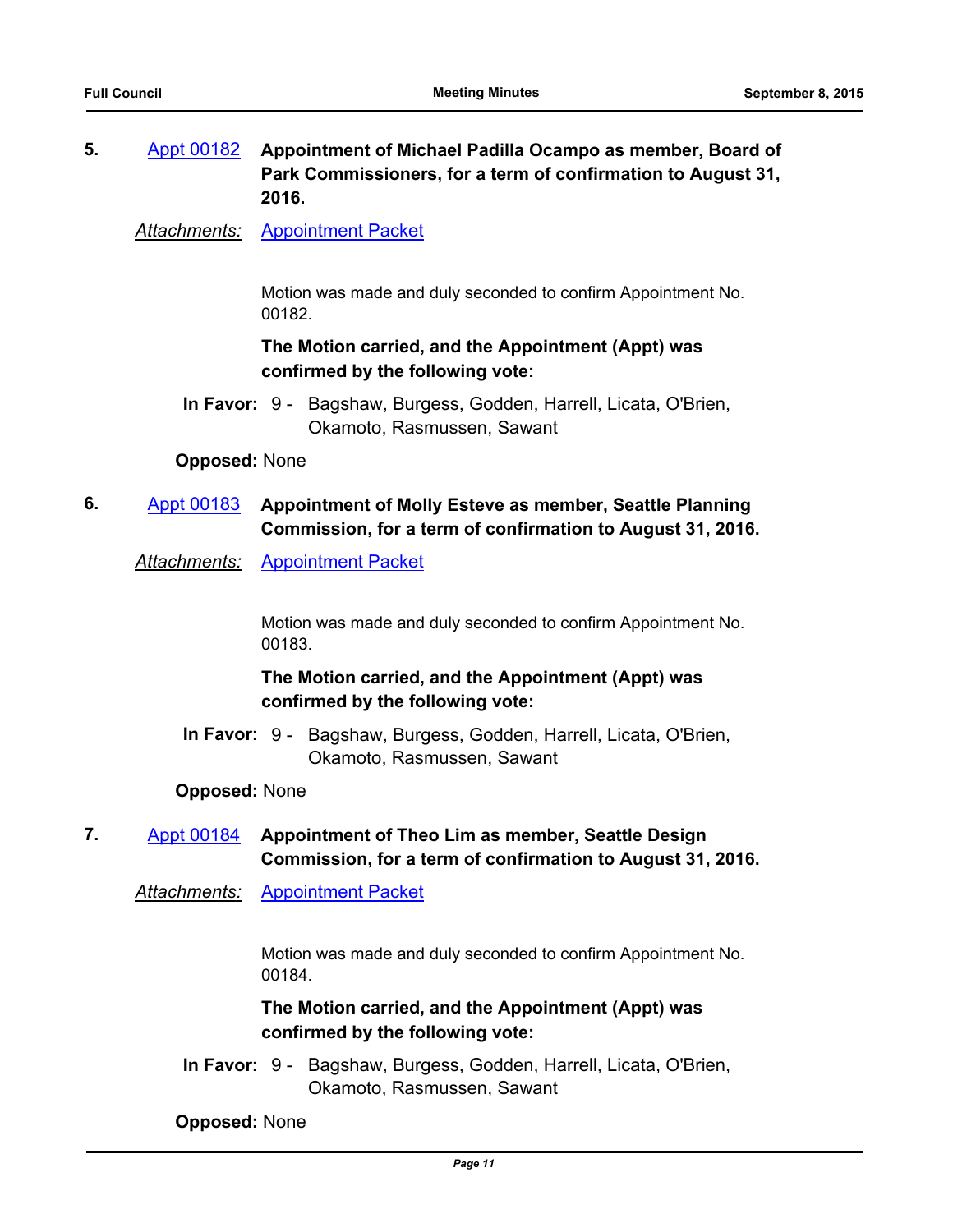# **8.** [Appt 00185](http://seattle.legistar.com/gateway.aspx?m=l&id=/matter.aspx?key=2797) **Appointment of Amy Taylor as member, Seattle Design Review Board, for a term of confirmation to August 31, 2016.**

*Attachments:* [Appointment Packet](http://seattle.legistar.com/gateway.aspx?M=F&ID=1bd9b66c-569f-4da3-995f-49dbf316011d.pdf)

Motion was made and duly seconded to confirm Appointment No. 00185.

# **The Motion carried, and the Appointment (Appt) was confirmed by the following vote:**

In Favor: 9 - Bagshaw, Burgess, Godden, Harrell, Licata, O'Brien, Okamoto, Rasmussen, Sawant

#### **Opposed:** None

**9.** [Appt 00186](http://seattle.legistar.com/gateway.aspx?m=l&id=/matter.aspx?key=2798) **Appointment of Shandra Benito as member, Seattle Commission for People with Disabilities, for a term of confirmation to August 31, 2016.**

*Attachments:* [Appointment Packet](http://seattle.legistar.com/gateway.aspx?M=F&ID=c293a200-a02e-4fdb-9b3e-28604c26a3ec.pdf)

Motion was made and duly seconded to confirm Appointment No. 00186.

# **The Motion carried, and the Appointment (Appt) was confirmed by the following vote:**

In Favor: 9 - Bagshaw, Burgess, Godden, Harrell, Licata, O'Brien, Okamoto, Rasmussen, Sawant

#### **Opposed:** None

# **10.** [Appt 00187](http://seattle.legistar.com/gateway.aspx?m=l&id=/matter.aspx?key=2799) **Appointment of Loida C. Erhard as member, Seattle Women's Commission, for a term of confirmation to August 31, 2016.**

*Attachments:* [Appointment Packet](http://seattle.legistar.com/gateway.aspx?M=F&ID=df09568b-d6f1-4fbf-a64b-1877b88eef63.pdf)

Motion was made and duly seconded to confirm Appointment No. 00187.

### **The Motion carried, and the Appointment (Appt) was confirmed by the following vote:**

In Favor: 9 - Bagshaw, Burgess, Godden, Harrell, Licata, O'Brien, Okamoto, Rasmussen, Sawant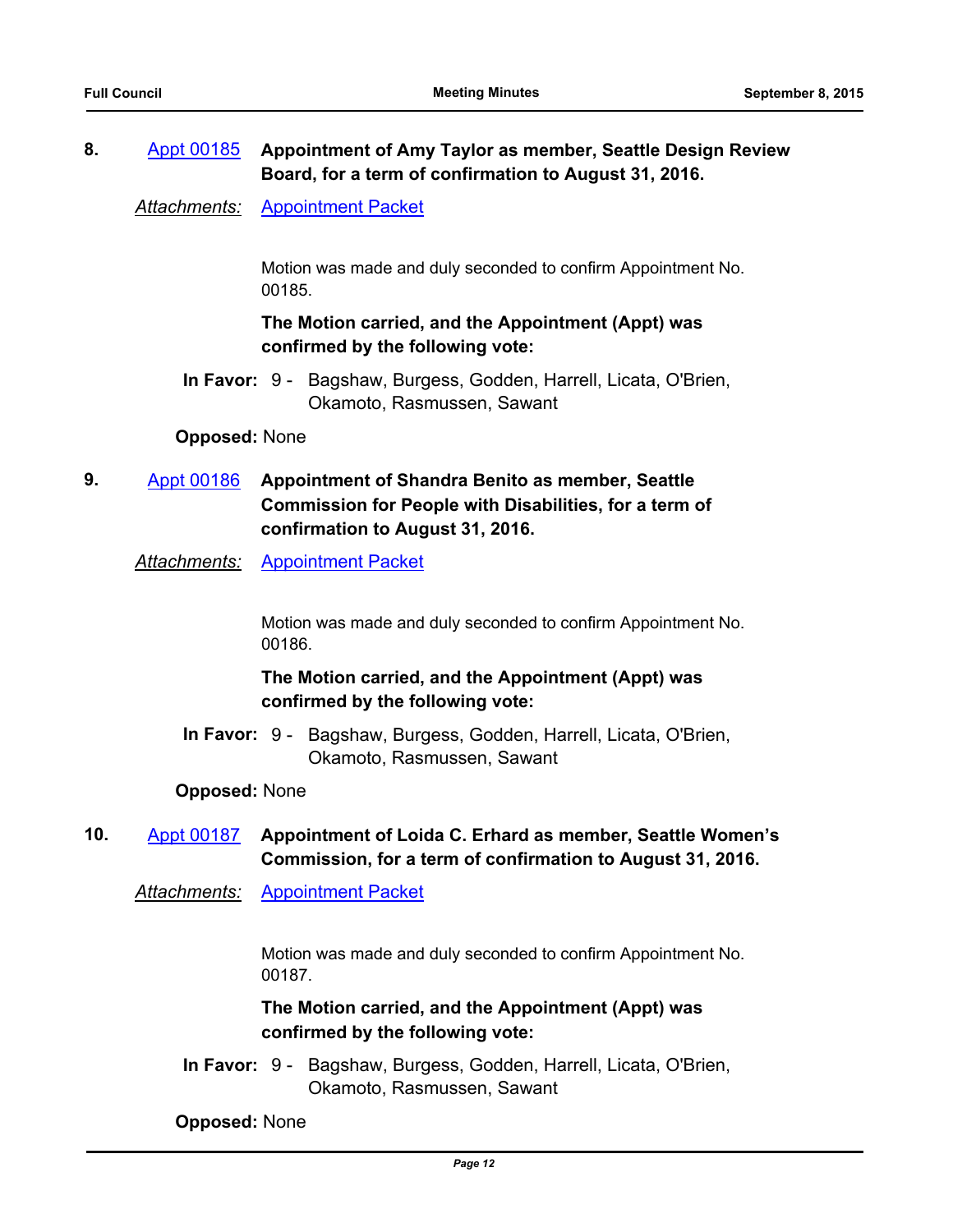# **11.** [Appt 00188](http://seattle.legistar.com/gateway.aspx?m=l&id=/matter.aspx?key=2800) **Appointment of Elijah Grossman as member, Seattle LGBT Commission, for a term of confirmation to August 31, 2016.**

*Attachments:* [Appointment Packet](http://seattle.legistar.com/gateway.aspx?M=F&ID=f39d7bed-66a4-4d41-a6d2-fe735c18f6f9.pdf)

Motion was made and duly seconded to confirm Appointment No. 00188.

# **The Motion carried, and the Appointment (Appt) was confirmed by the following vote:**

In Favor: 9 - Bagshaw, Burgess, Godden, Harrell, Licata, O'Brien, Okamoto, Rasmussen, Sawant

### **Opposed:** None

- **12.** [Appt 00189](http://seattle.legistar.com/gateway.aspx?m=l&id=/matter.aspx?key=2801) **Appointment of Iga Fikayo Keme as member, Community Technology Advisory Board, for a term of confirmation to August 31, 2016.**
	- *Attachments:* [Appointment Packet](http://seattle.legistar.com/gateway.aspx?M=F&ID=9fb36503-072b-4bef-a9bc-baa0b840c0d0.pdf)

Motion was made and duly seconded to confirm Appointment No. 00189.

# **The Motion carried, and the Appointment (Appt) was confirmed by the following vote:**

In Favor: 9 - Bagshaw, Burgess, Godden, Harrell, Licata, O'Brien, Okamoto, Rasmussen, Sawant

### **Opposed:** None

# **13.** [Appt 00190](http://seattle.legistar.com/gateway.aspx?m=l&id=/matter.aspx?key=2802) **Appointment of Onya Robertson as member, Seattle Human Rights Commission, for a term of confirmation to August 31, 2016.**

*Attachments:* [Appointment Packet](http://seattle.legistar.com/gateway.aspx?M=F&ID=38fa38ef-8222-4054-ae10-5d93ee1f29f5.pdf)

Motion was made and duly seconded to confirm Appointment No. 00190.

# **The Motion carried, and the Appointment (Appt) was confirmed by the following vote:**

In Favor: 9 - Bagshaw, Burgess, Godden, Harrell, Licata, O'Brien, Okamoto, Rasmussen, Sawant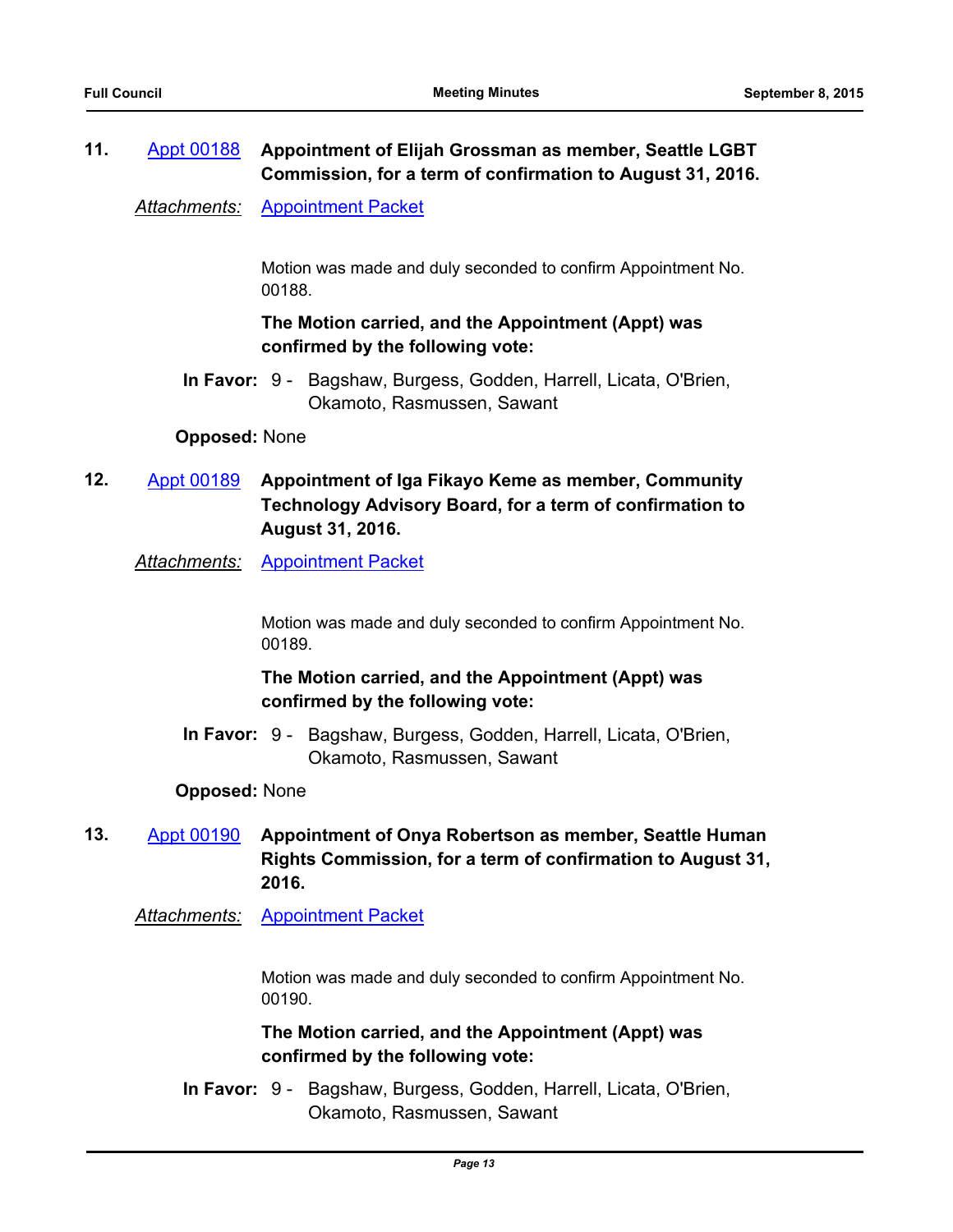### **Opposed:** None

# **14.** [Appt 00191](http://seattle.legistar.com/gateway.aspx?m=l&id=/matter.aspx?key=2803) **Appointment of Laurel Saito as member, Seattle Immigrant and Refugee Commission, for a term of confirmation to August 31, 2016.**

*Attachments:* [Appointment Packet](http://seattle.legistar.com/gateway.aspx?M=F&ID=82d6c7dd-cdd2-4655-8be9-0a2a560f2a6a.pdf)

Motion was made and duly seconded to confirm Appointment No. 00191.

# **The Motion carried, and the Appointment (Appt) was confirmed by the following vote:**

In Favor: 9 - Bagshaw, Burgess, Godden, Harrell, Licata, O'Brien, Okamoto, Rasmussen, Sawant

#### **Opposed:** None

- **15.** [Appt 00192](http://seattle.legistar.com/gateway.aspx?m=l&id=/matter.aspx?key=2804) **Appointment of Marjorie Anderson as member, Landmarks Preservation Board, for a term of confirmation to August 31, 2016.**
	- *Attachments:* [Appointment Packet](http://seattle.legistar.com/gateway.aspx?M=F&ID=9c5547be-5d09-4da1-a512-caf1057861c4.pdf)

Motion was made and duly seconded to confirm Appointment No. 00192.

# **The Motion carried, and the Appointment (Appt) was confirmed by the following vote:**

In Favor: 9 - Bagshaw, Burgess, Godden, Harrell, Licata, O'Brien, Okamoto, Rasmussen, Sawant

### **Opposed:** None

# **16.** [Appt 00193](http://seattle.legistar.com/gateway.aspx?m=l&id=/matter.aspx?key=2805) **Appointment of Mariska Kecskes as member, Urban Forestry Commission, for a term of confirmation to August 31, 2016.**

*Attachments:* [Appointment Packet](http://seattle.legistar.com/gateway.aspx?M=F&ID=38eaf585-cce7-4253-9d30-101827ea41df.pdf)

Motion was made and duly seconded to confirm Appointment No. 00193.

**The Motion carried, and the Appointment (Appt) was confirmed by the following vote:**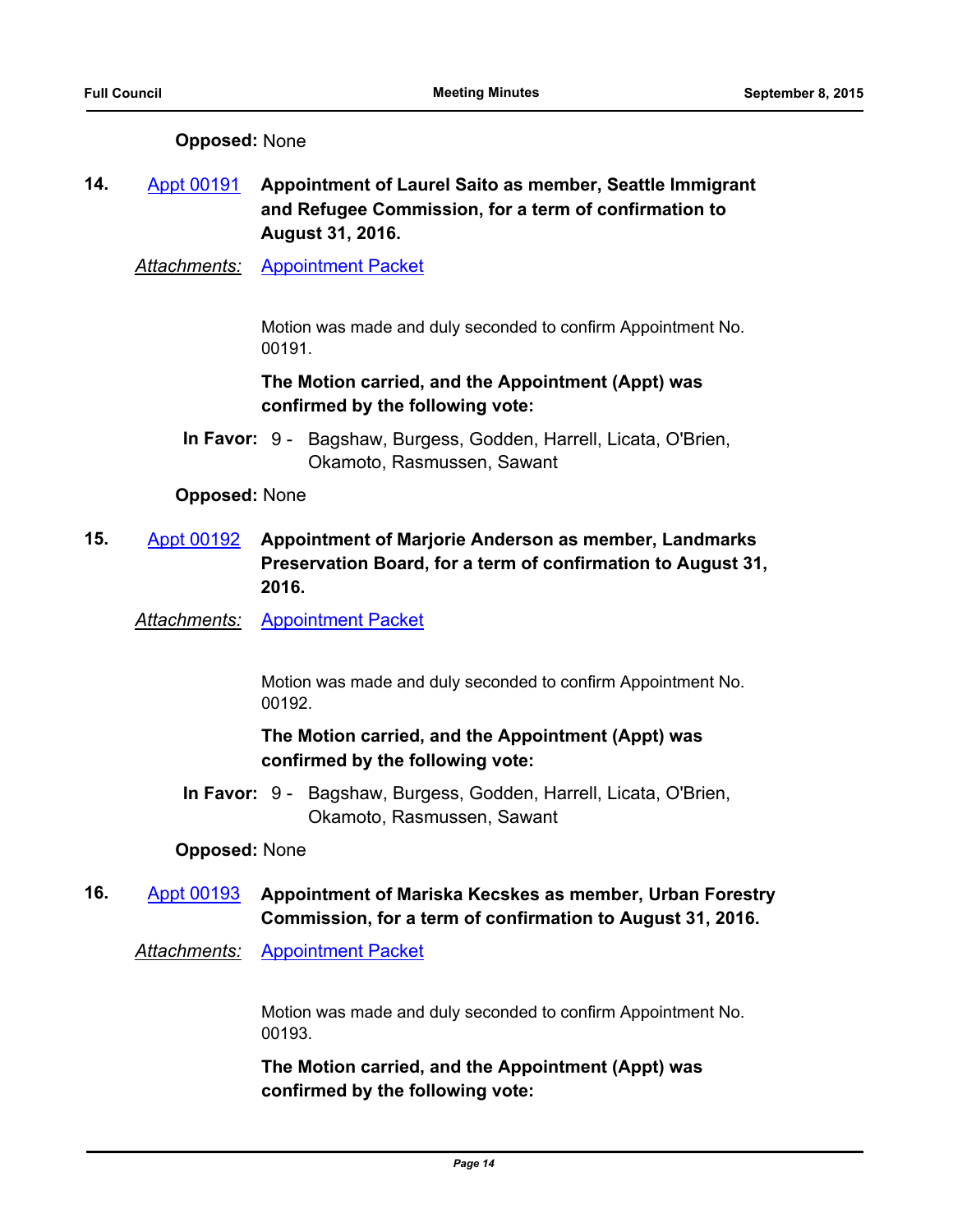In Favor: 9 - Bagshaw, Burgess, Godden, Harrell, Licata, O'Brien, Okamoto, Rasmussen, Sawant

#### **Opposed:** None

# **17.** [Appt 00194](http://seattle.legistar.com/gateway.aspx?m=l&id=/matter.aspx?key=2806) **Appointment of Kyle Kiser as member, Pioneer Square Preservation Board, for a term of confirmation to August 31, 2016.**

*Attachments:* [Appointment Packet](http://seattle.legistar.com/gateway.aspx?M=F&ID=c2ac5460-33a4-4b50-b85a-7fb1f6610e50.pdf)

Motion was made and duly seconded to confirm Appointment No. 00194.

### **The Motion carried, and the Appointment (Appt) was confirmed by the following vote:**

In Favor: 9 - Bagshaw, Burgess, Godden, Harrell, Licata, O'Brien, Okamoto, Rasmussen, Sawant

### **Opposed:** None

# **18.** [Appt 00195](http://seattle.legistar.com/gateway.aspx?m=l&id=/matter.aspx?key=2807) **Appointment of Jedediah Wade Bradley as member, Seattle Bicycle Advisory Board, for a term of confirmation to August 31, 2016.**

*Attachments:* [Appointment Packet](http://seattle.legistar.com/gateway.aspx?M=F&ID=37c80cba-b859-46be-bd4b-0ab8bc0b2940.pdf)

Motion was made and duly seconded to confirm Appointment No. 00195.

# **The Motion carried, and the Appointment (Appt) was confirmed by the following vote:**

In Favor: 9 - Bagshaw, Burgess, Godden, Harrell, Licata, O'Brien, Okamoto, Rasmussen, Sawant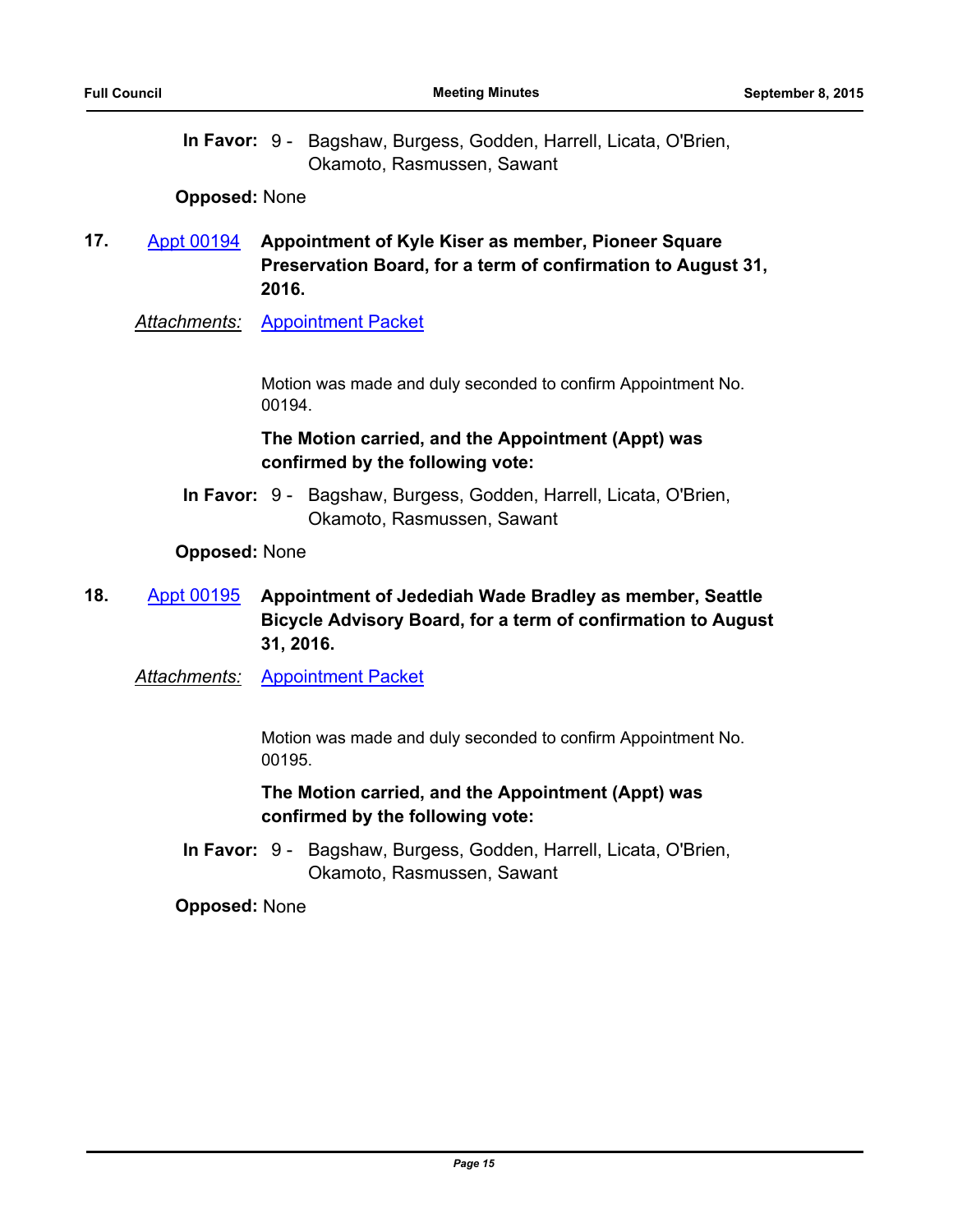# **19.** [Appt 00196](http://seattle.legistar.com/gateway.aspx?m=l&id=/matter.aspx?key=2808) **Appointment of Odessa Bombay Stevens as member, Seattle Transit Advisory Board, for a term of confirmation to August 31, 2016.**

*Attachments:* [Appointment Packet](http://seattle.legistar.com/gateway.aspx?M=F&ID=4e441d85-ee91-4217-acc4-4faf68487fb3.pdf)

Motion was made and duly seconded to confirm Appointment No. 00196.

# **The Motion carried, and the Appointment (Appt) was confirmed by the following vote:**

In Favor: 9 - Bagshaw, Burgess, Godden, Harrell, Licata, O'Brien, Okamoto, Rasmussen, Sawant

### **Opposed:** None

**20.** [Appt 00197](http://seattle.legistar.com/gateway.aspx?m=l&id=/matter.aspx?key=2809) **Appointment of Cameron Allyssa Zapata as member, Seattle Pedestrian Advisory Board, for a term of confirmation to August 31, 2016.**

*Attachments:* [Appointment Packet](http://seattle.legistar.com/gateway.aspx?M=F&ID=abad1c55-a58f-45d4-949b-208e514aaab7.pdf)

Motion was made and duly seconded to confirm Appointment No. 00197.

# **The Motion carried, and the Appointment (Appt) was confirmed by the following vote:**

In Favor: 9 - Bagshaw, Burgess, Godden, Harrell, Licata, O'Brien, Okamoto, Rasmussen, Sawant

**Opposed:** None

# **EDUCATION AND GOVERNANCE COMMITTEE**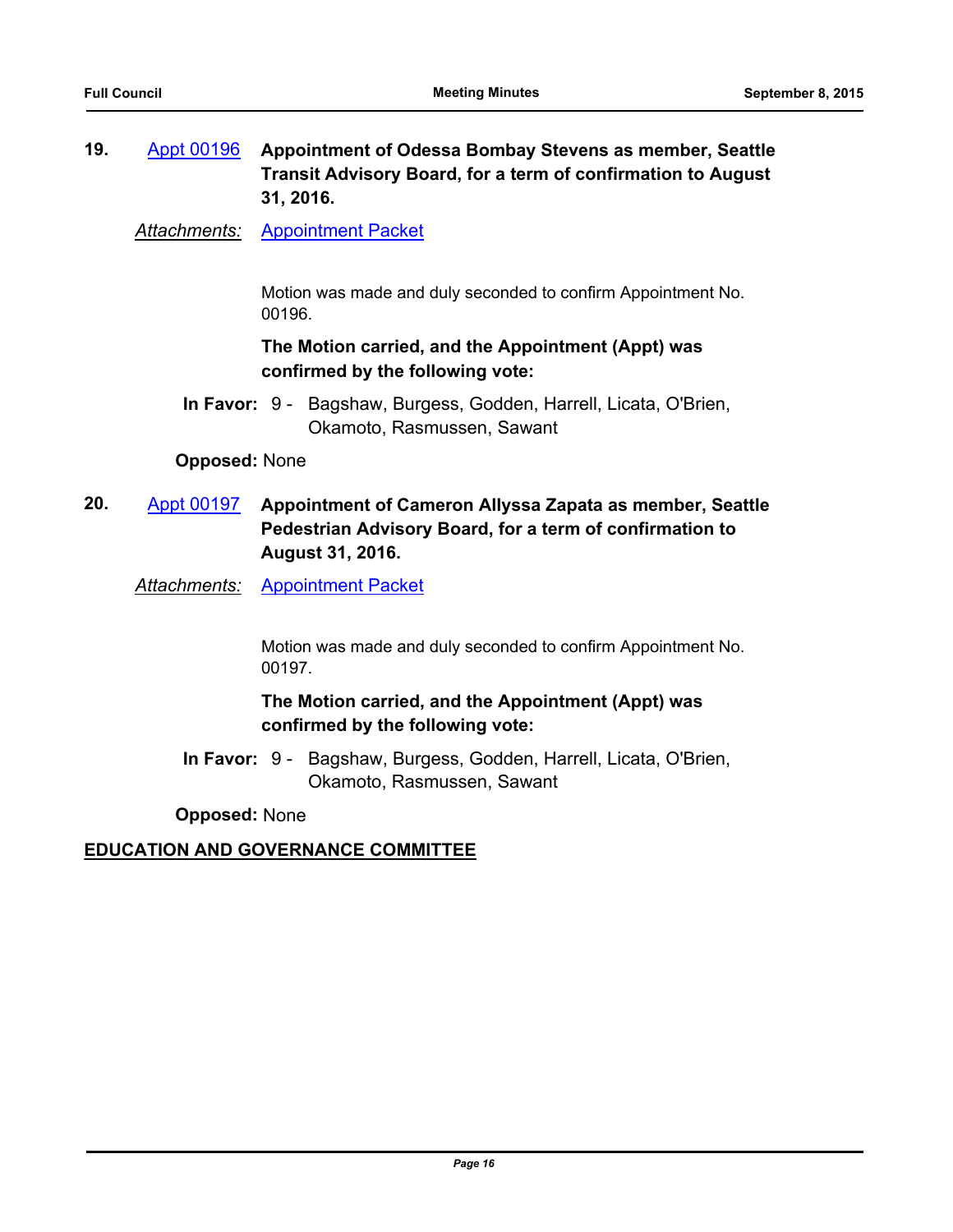**22.** [Appt 00198](http://seattle.legistar.com/gateway.aspx?m=l&id=/matter.aspx?key=2819) **Appointment of Allison Wood as member, Families and Education Levy Oversight Committee, for a term of confirmation to December 31, 2015.**

*Attachments:* [Appointment Packet](http://seattle.legistar.com/gateway.aspx?M=F&ID=f477965e-64d2-48d8-a8ec-695e2e7866d2.pdf)

**The Committee recommends that Full Council confirm the Appointment (Appt). In Favor: 3 - Burgess, Bagshaw, Okamoto Opposed: None**

**The Appointment (Appt) was confirmed by the following vote:**

In Favor: 9 - Bagshaw, Burgess, Godden, Harrell, Licata, O'Brien, Okamoto, Rasmussen, Sawant

**Opposed:** None

**23.** [Appt 00199](http://seattle.legistar.com/gateway.aspx?m=l&id=/matter.aspx?key=2820) **Appointment of Charlene Angeles as member, Seattle Ethics and Elections Commission, for a term of confirmation to December 31, 2015.**

*Attachments:* [Appointment Packet](http://seattle.legistar.com/gateway.aspx?M=F&ID=3331f9f2-d06b-4680-a5dd-6d479165d843.pdf)

**The Committee recommends that Full Council confirm the Appointment (Appt). In Favor: 3 - Burgess, Bagshaw, Okamoto Opposed: None**

**The Appointment (Appt) was confirmed by the following vote:**

In Favor: 9 - Bagshaw, Burgess, Godden, Harrell, Licata, O'Brien, Okamoto, Rasmussen, Sawant

**Opposed:** None

# **PARKS, SEATTLE CENTER, LIBRARIES AND GENDER PAY EQUITY COMMITTEE**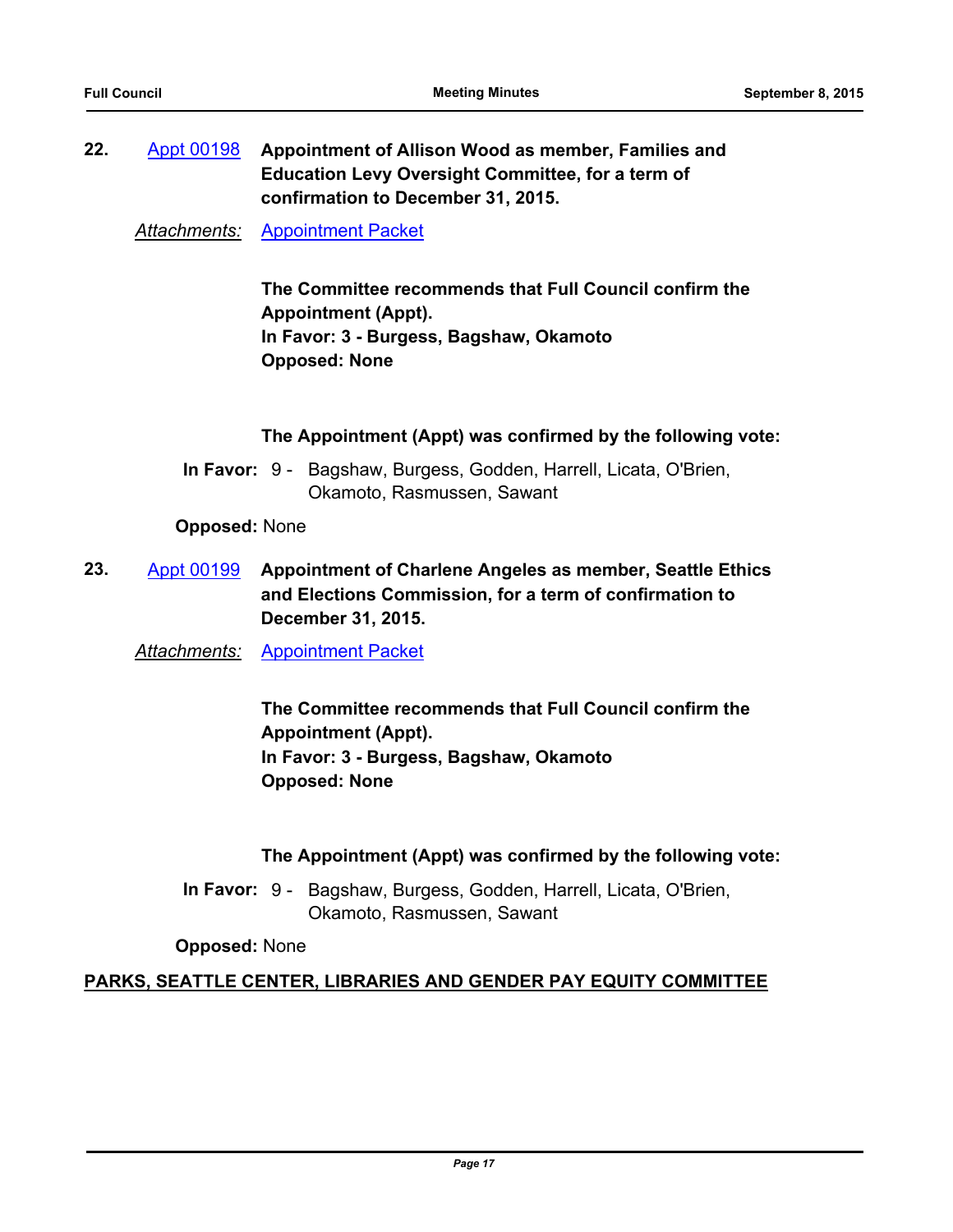**24.** [CB 118487](http://seattle.legistar.com/gateway.aspx?m=l&id=/matter.aspx?key=2538) **AN ORDINANCE relating to the Department of Parks and Recreation; authorizing the Superintendent of Parks and Recreation to execute, for and on behalf of the City, a concession agreement granting Fifth Avenue Sports, LLC d/b/a Green Lake Boathouse the right to operate a concession providing boat rental service, and retail and food sales at the Department's facility at Green Lake Park.**

# *Attachments:* [Att 1 - Green Lake Boat Rental and Food Service Concession](http://seattle.legistar.com/gateway.aspx?M=F&ID=2779846a-04c1-4ae8-a881-ae44267fbf69.docx)  **Agreement** [Att 1 Ex 1 - Concession Premises](http://seattle.legistar.com/gateway.aspx?M=F&ID=1259b959-92b5-47c7-9765-f6781fc2ca11.xlsx) [Att 1 Ex 2 - Legal Description Green Lake Boat Rental Building](http://seattle.legistar.com/gateway.aspx?M=F&ID=cd257a80-b45a-43e0-b4e9-5d462117efca.docx) [Att 1 Ex 3 - Garbage, Recycling, and Composting Requirements](http://seattle.legistar.com/gateway.aspx?M=F&ID=a3459f84-7af4-4dad-8eec-c3aa791cdd74.docx)

**The Committee recommends that Full Council pass the Council Bill (CB). In Favor: 2 - Godden, Harrell Opposed: None**

# **The Council Bill (CB) was passed by the following vote and the President signed the Bill:**

In Favor: 9 - Bagshaw, Burgess, Godden, Harrell, Licata, O'Brien, Okamoto, Rasmussen, Sawant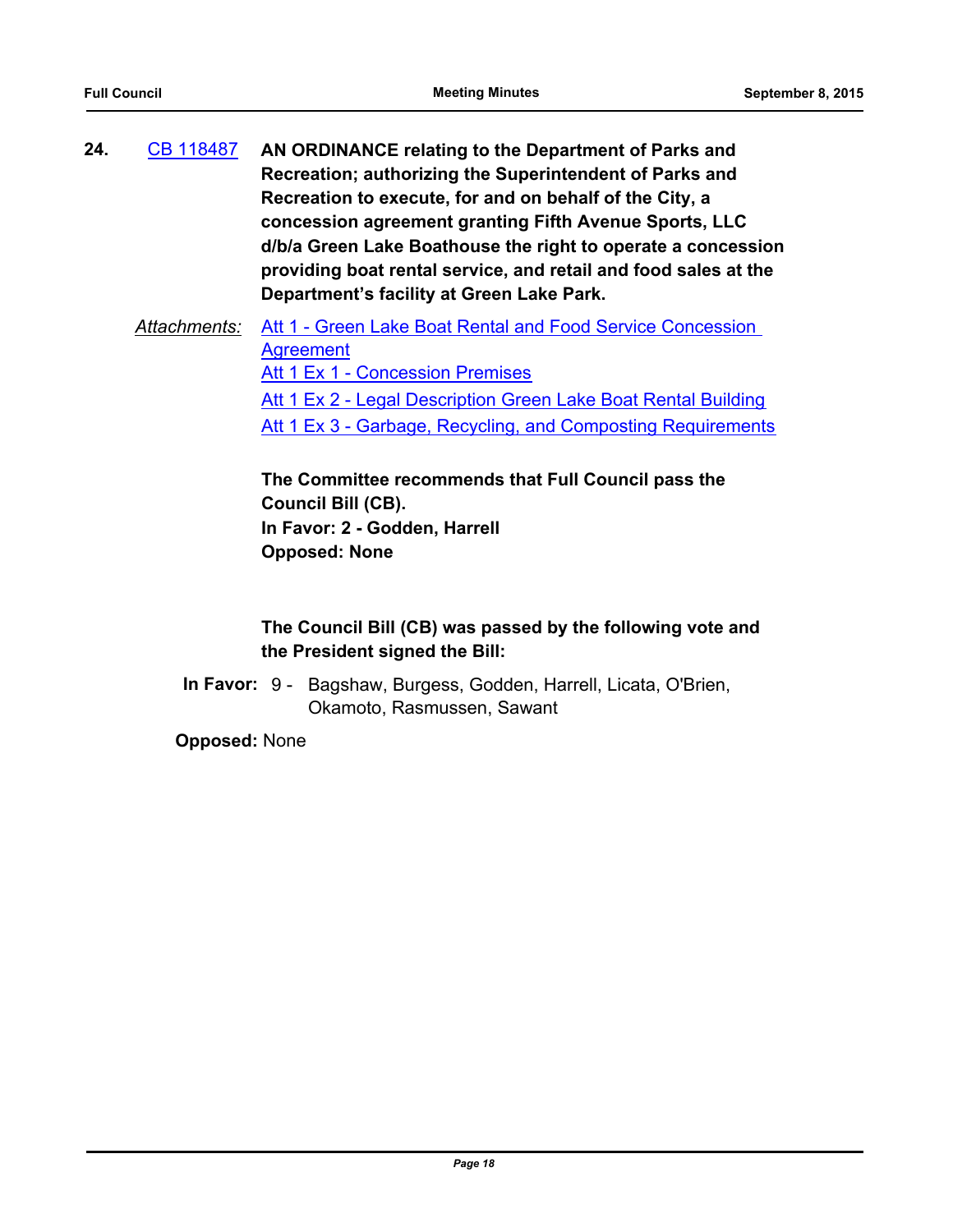**25.** [CB 118488](http://seattle.legistar.com/gateway.aspx?m=l&id=/matter.aspx?key=2763) **AN ORDINANCE relating to the Department of Parks and Recreation; authorizing the Superintendent of Parks and Recreation to enter into a lease agreement with Oiselle Running Inc. to occupy and use a portion of Building 11 at Warren G. Magnuson Park for general office purposes.**

*Attachments:* [Att 1 - Magnuson Park Building 11 Lease](http://seattle.legistar.com/gateway.aspx?M=F&ID=b2355aaf-3955-4f8b-9cbd-156c161b8d11.docx)

**The Committee recommends that Full Council pass the Council Bill (CB). In Favor: 2 - Godden, Harrell Opposed: None**

Item No. 25, Council Bill 118488, was removed from the Full Council Agenda.

**26.** [Res 31610](http://seattle.legistar.com/gateway.aspx?m=l&id=/matter.aspx?key=2746) **A RESOLUTION relating to the Seattle Department of Parks and Recreation; authorizing applications for grant funding assistance to the Washington State Recreation and Conservation Office for Youth Athletics Facilities projects as provided in WAC 286 and subsequent legislative action.**

> **The Committee recommends that Full Council adopt the Resolution (Res). In Favor: 2 - Godden, Harrell Opposed: None**

**The Resolution (Res) was adopted by the following vote and the President signed the Resolution:**

In Favor: 9 - Bagshaw, Burgess, Godden, Harrell, Licata, O'Brien, Okamoto, Rasmussen, Sawant

**Opposed:** None

### **PLANNING, LAND USE, AND SUSTAINABILITY COMMITTEE**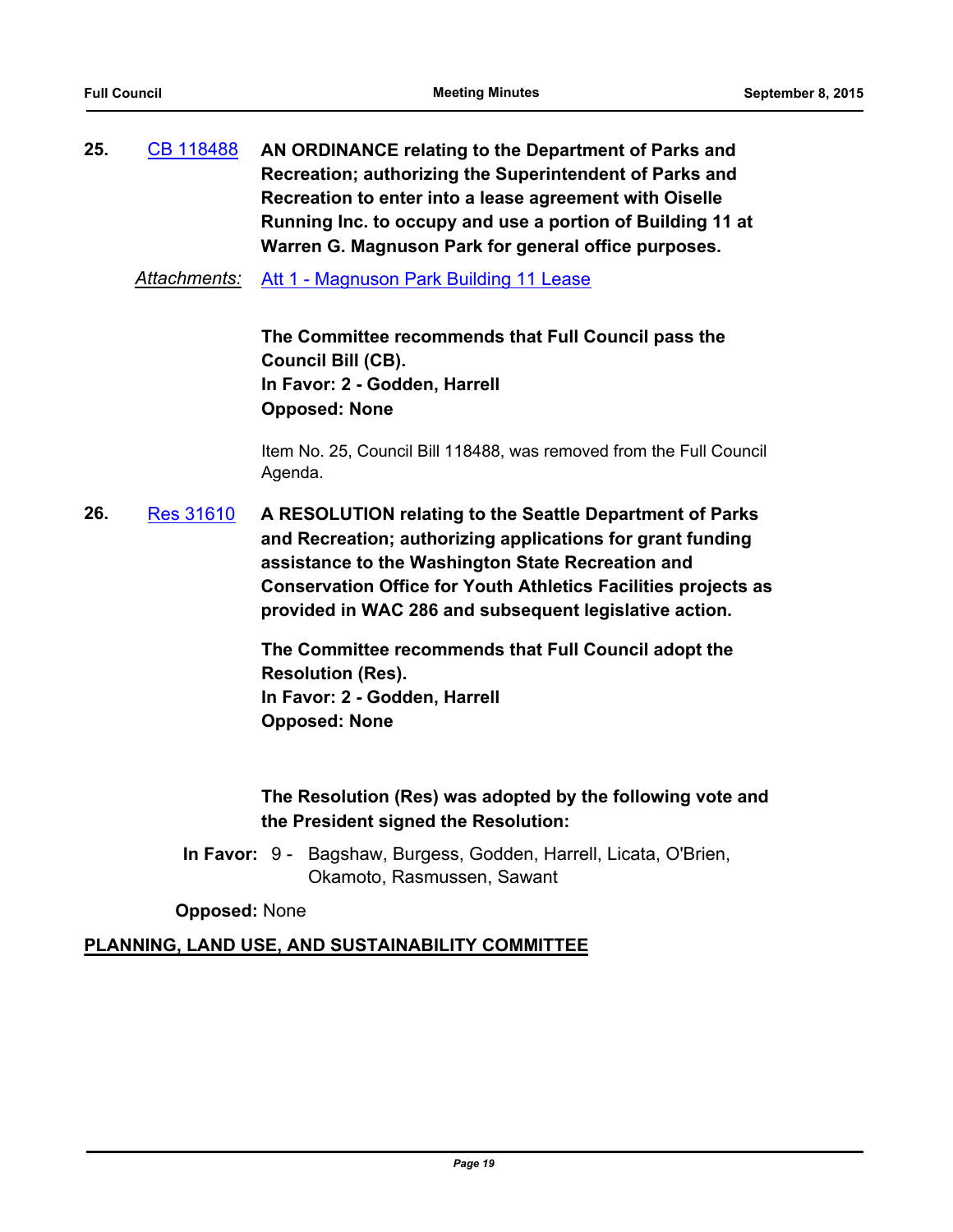- **27.** [Res 31602](http://seattle.legistar.com/gateway.aspx?m=l&id=/matter.aspx?key=2540) **A RESOLUTION adopting revised rules for City Council quasi-judicial proceedings, and repealing the previous rules that were adopted by Resolution 31375.**
	- *Attachments:* [Ex A: Council Rules for Quasi-Judicial Proceedings \(2015 Rules\)](http://seattle.legistar.com/gateway.aspx?M=F&ID=7707dd54-d611-4128-b34f-0cd09de8e1ac.docx) [Ex B: Changes from 2012 Rules to 2015 Rules](http://seattle.legistar.com/gateway.aspx?M=F&ID=9f188435-1f65-4282-8d31-67286bdb07b7.pdf)

**The Committee recommends that Full Council adopt the Resolution (Res). In Favor: 3 - O'Brien, Burgess, Okamoto Opposed: None**

# **The Resolution (Res) was adopted by the following vote and the President signed the Resolution:**

In Favor: 9 - Bagshaw, Burgess, Godden, Harrell, Licata, O'Brien, Okamoto, Rasmussen, Sawant

**Opposed:** None

### **PUBLIC SAFETY, CIVIL RIGHTS, AND TECHNOLOGY COMMITTEE**

**28.** [CB 118476](http://seattle.legistar.com/gateway.aspx?m=l&id=/matter.aspx?key=2591) **AN ORDINANCE relating to the Seattle Police Department; authorizing the Chief of Police to issue Special Police Officer Commissions to qualified government employees to conduct limited law enforcement duties or to former police officers or parking enforcement officers to conduct traffic control; eliminating the authority to authorize Retired Police Officer Commissions; amending Section 3.28.150, and repealing Sections 3.28.450, 3.28.460, 3.28.470, and 3.28.480 of the Seattle Municipal Code.**

> **The Committee recommends that Full Council pass the Council Bill (CB). In Favor: 2 - Bagshaw, Harrell Opposed: None**

# **The Council Bill (CB) was passed by the following vote and the President signed the Bill:**

In Favor: 9 - Bagshaw, Burgess, Godden, Harrell, Licata, O'Brien, Okamoto, Rasmussen, Sawant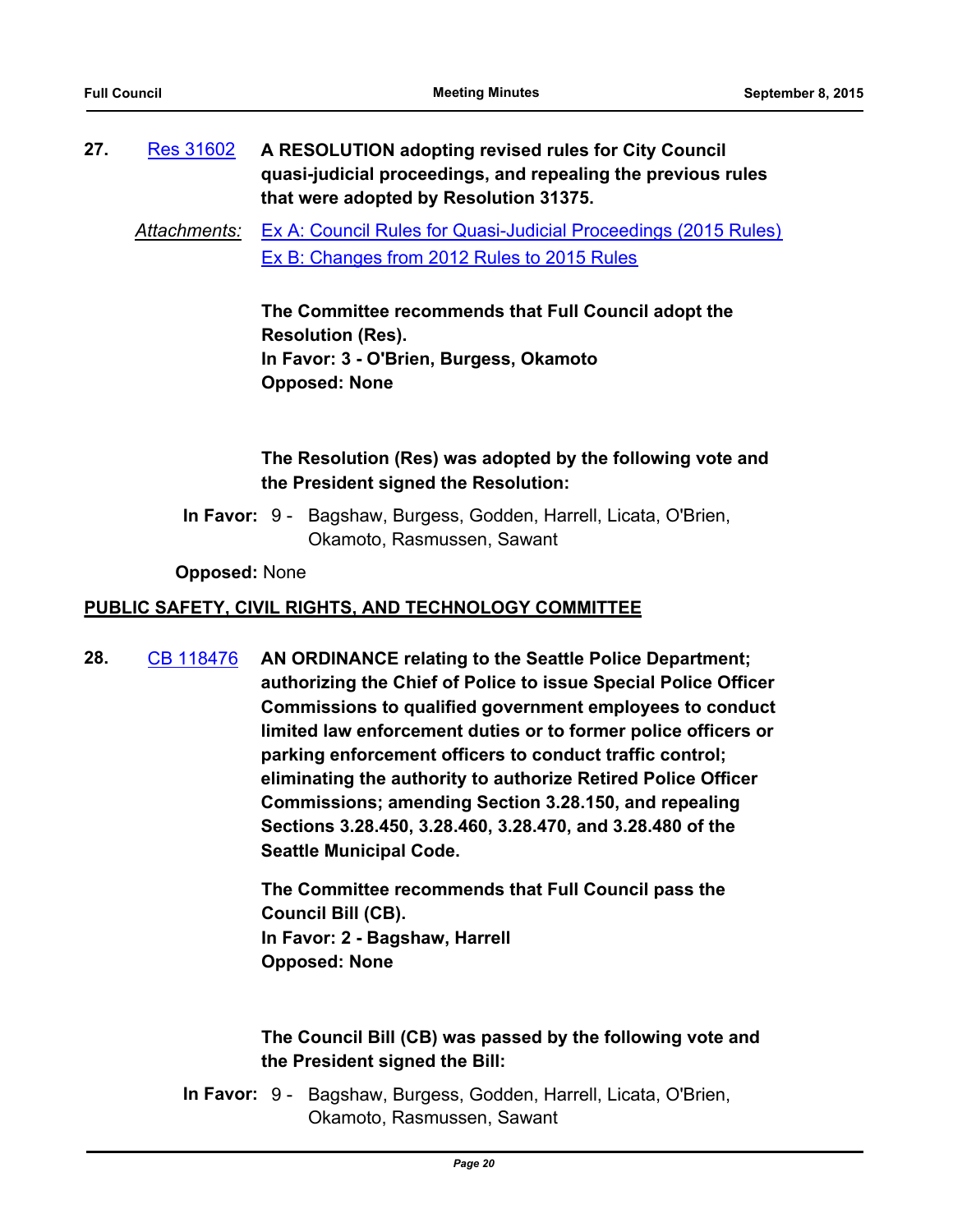# **Opposed:** None

**29.** [CB 118483](http://seattle.legistar.com/gateway.aspx?m=l&id=/matter.aspx?key=2720) **An ORDINANCE related to the City's Emergency Management Program; adding Sections 10.02.045 and 10.02.047 to the Seattle Municipal Code (SMC) to refine the roles and responsibilities of the Office of Emergency Management; and amending Sections 10.02.050, 10.02.060, 10.02.070, 10.02.080, 10.02.090, 10.02.100, and 10.02.110 of the SMC to accommodate these refinements.**

> **The Committee recommends that Full Council pass the Council Bill (CB). In Favor: 2 - Bagshaw, Harrell Opposed: None**

# **The Council Bill (CB) was passed by the following vote and the President signed the Bill:**

In Favor: 9 - Bagshaw, Burgess, Godden, Harrell, Licata, O'Brien, Okamoto, Rasmussen, Sawant

### **Opposed:** None

- **30.** [Appt 00200](http://seattle.legistar.com/gateway.aspx?m=l&id=/matter.aspx?key=2855) **Appointment of Isatou Jallow as member, Seattle Immigrant and Refugee Commission, for a term of confirmation to August 3, 2017.**
	- *Attachments:* [Appointment Packet](http://seattle.legistar.com/gateway.aspx?M=F&ID=3948c69d-c754-4430-914c-f021453cfa79.pdf)

**The Committee recommends that Full Council confirm the Appointment (Appt). In Favor: 2 - Bagshaw, Harrell Opposed: None**

# **The Appointment (Appt) was confirmed by the following vote:**

In Favor: 9 - Bagshaw, Burgess, Godden, Harrell, Licata, O'Brien, Okamoto, Rasmussen, Sawant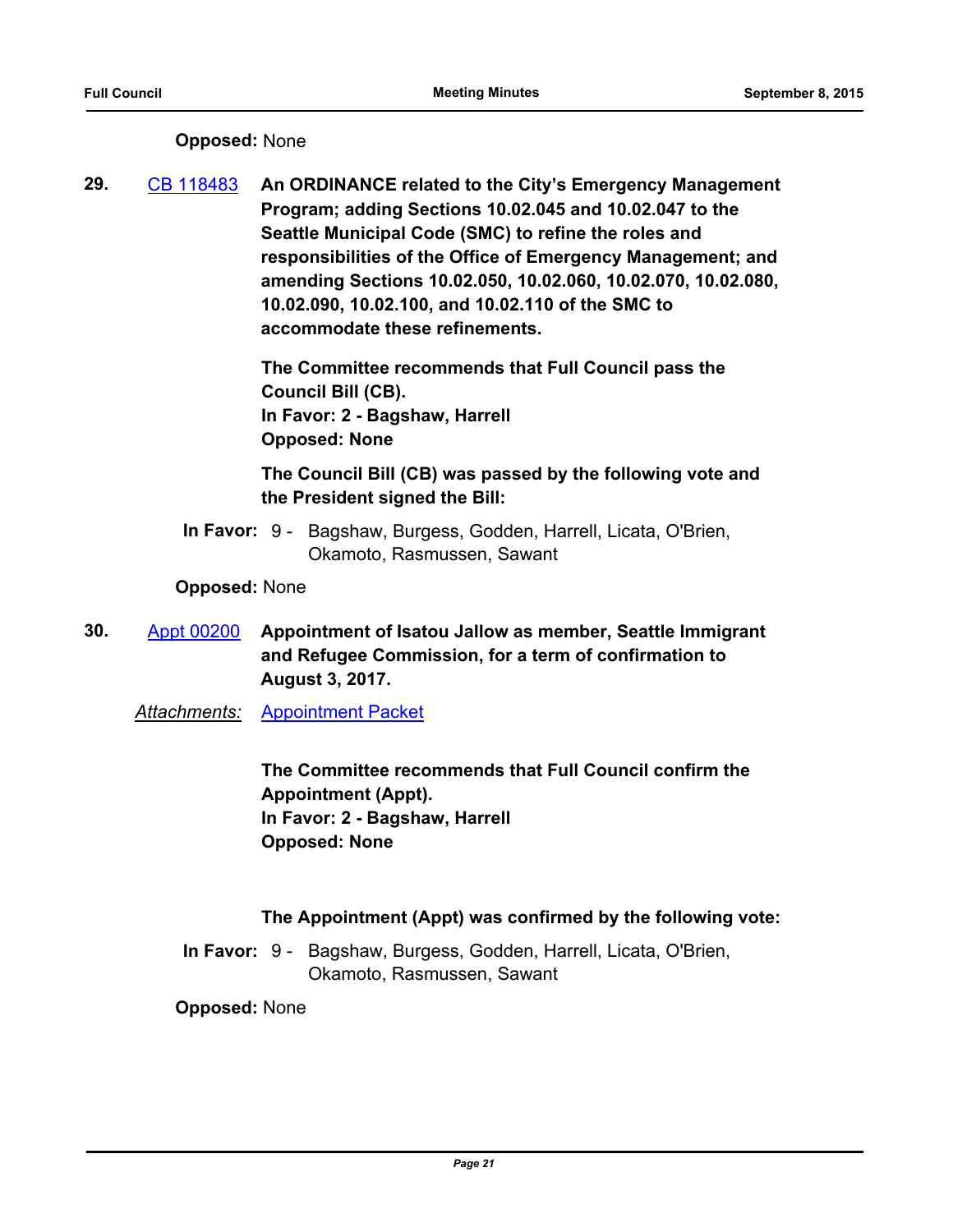**31.** [Appt 00201](http://seattle.legistar.com/gateway.aspx?m=l&id=/matter.aspx?key=2856) **Reappointment of Elsa Batres-Boni as member, Seattle Women's Commission, for a term of confirmation to July 1, 2017.**

*Attachments:* [Appointment Packet](http://seattle.legistar.com/gateway.aspx?M=F&ID=2b00fc8b-139e-4892-9902-13cb6fb72874.pdf)

**The Committee recommends that Full Council confirm the Appointment (Appt). In Favor: 2 - Bagshaw, Harrell Opposed: None**

#### **The Appointment (Appt) was confirmed by the following vote:**

In Favor: 9 - Bagshaw, Burgess, Godden, Harrell, Licata, O'Brien, Okamoto, Rasmussen, Sawant

**Opposed:** None

- **32.** [Appt 00202](http://seattle.legistar.com/gateway.aspx?m=l&id=/matter.aspx?key=2857) **Reappointment of Wendy Gillihan as member, Seattle Women's Commission, for a term of confirmation to July 1, 2017.**
	- *Attachments:* [Appointment Packet](http://seattle.legistar.com/gateway.aspx?M=F&ID=2768f2ac-89bd-4c2f-981d-b61648208d88.pdf)

**The Committee recommends that Full Council confirm the Appointment (Appt). In Favor: 2 - Bagshaw, Harrell Opposed: None**

### **The Appointment (Appt) was confirmed by the following vote:**

In Favor: 9 - Bagshaw, Burgess, Godden, Harrell, Licata, O'Brien, Okamoto, Rasmussen, Sawant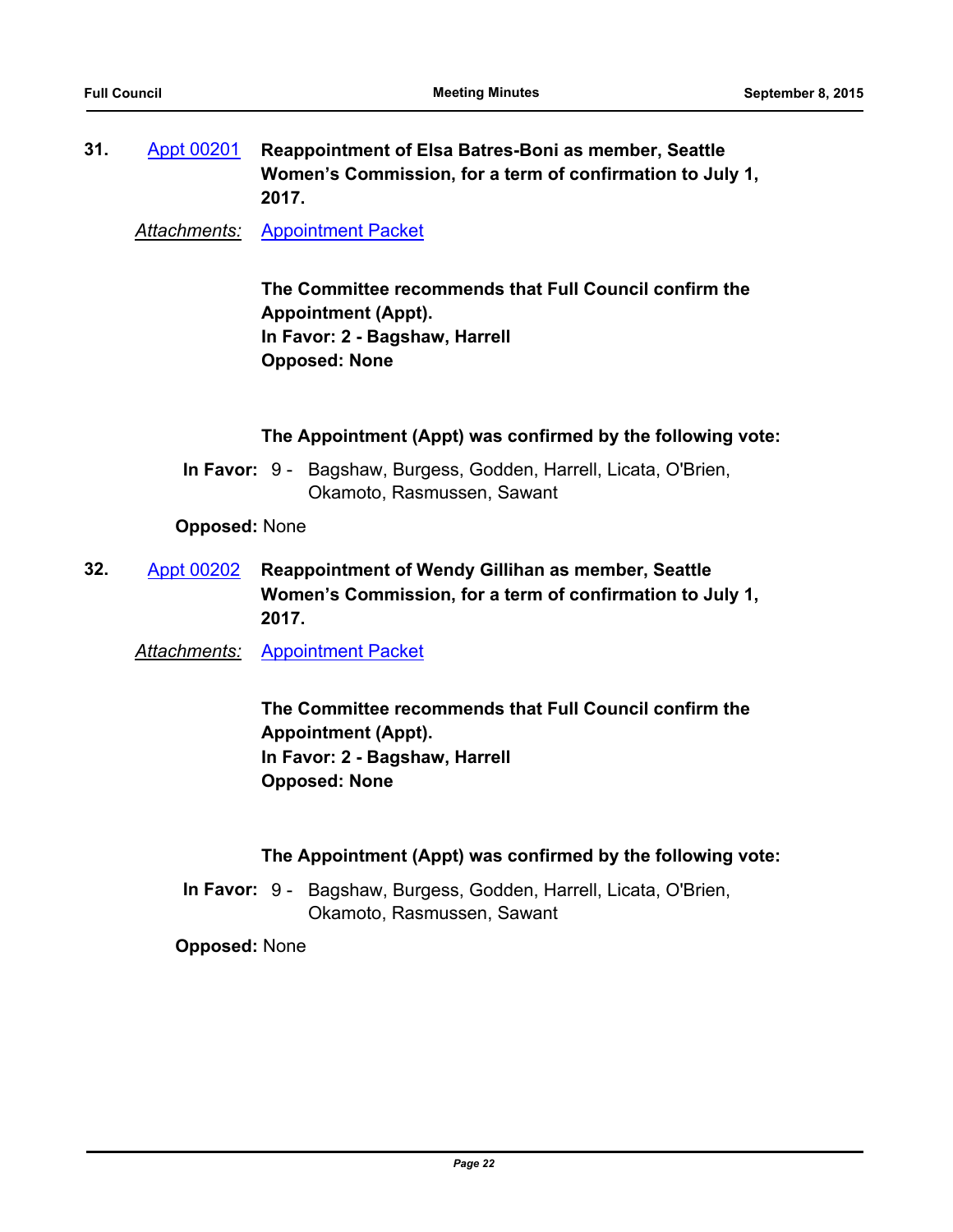# **33.** [Appt 00203](http://seattle.legistar.com/gateway.aspx?m=l&id=/matter.aspx?key=2858) **Reappointment of Liz Kellogg as member, Seattle Women's Commission, for a term of confirmation to July 1, 2017.**

*Attachments:* [Appointment Packet](http://seattle.legistar.com/gateway.aspx?M=F&ID=52850b7e-9f97-4f7d-8f4f-36441e31dea0.pdf)

**The Committee recommends that Full Council confirm the Appointment (Appt). In Favor: 2 - Bagshaw, Harrell Opposed: None**

#### **The Appointment (Appt) was confirmed by the following vote:**

In Favor: 9 - Bagshaw, Burgess, Godden, Harrell, Licata, O'Brien, Okamoto, Rasmussen, Sawant

#### **Opposed:** None

**34.** [Appt 00204](http://seattle.legistar.com/gateway.aspx?m=l&id=/matter.aspx?key=2859) **Reappointment of Alison Mondi as member, Seattle Women's Commission, for a term of confirmation to July 1, 2017.**

*Attachments:* [Appointment Packet](http://seattle.legistar.com/gateway.aspx?M=F&ID=b126f1d0-79eb-4d9a-9874-23d4bb956fda.pdf)

**The Committee recommends that Full Council confirm the Appointment (Appt). In Favor: 2 - Bagshaw, Harrell Opposed: None**

**The Appointment (Appt) was confirmed by the following vote:**

In Favor: 9 - Bagshaw, Burgess, Godden, Harrell, Licata, O'Brien, Okamoto, Rasmussen, Sawant

**Opposed:** None

# **SEATTLE PUBLIC UTILITIES AND NEIGHBORHOODS COMMITTEE**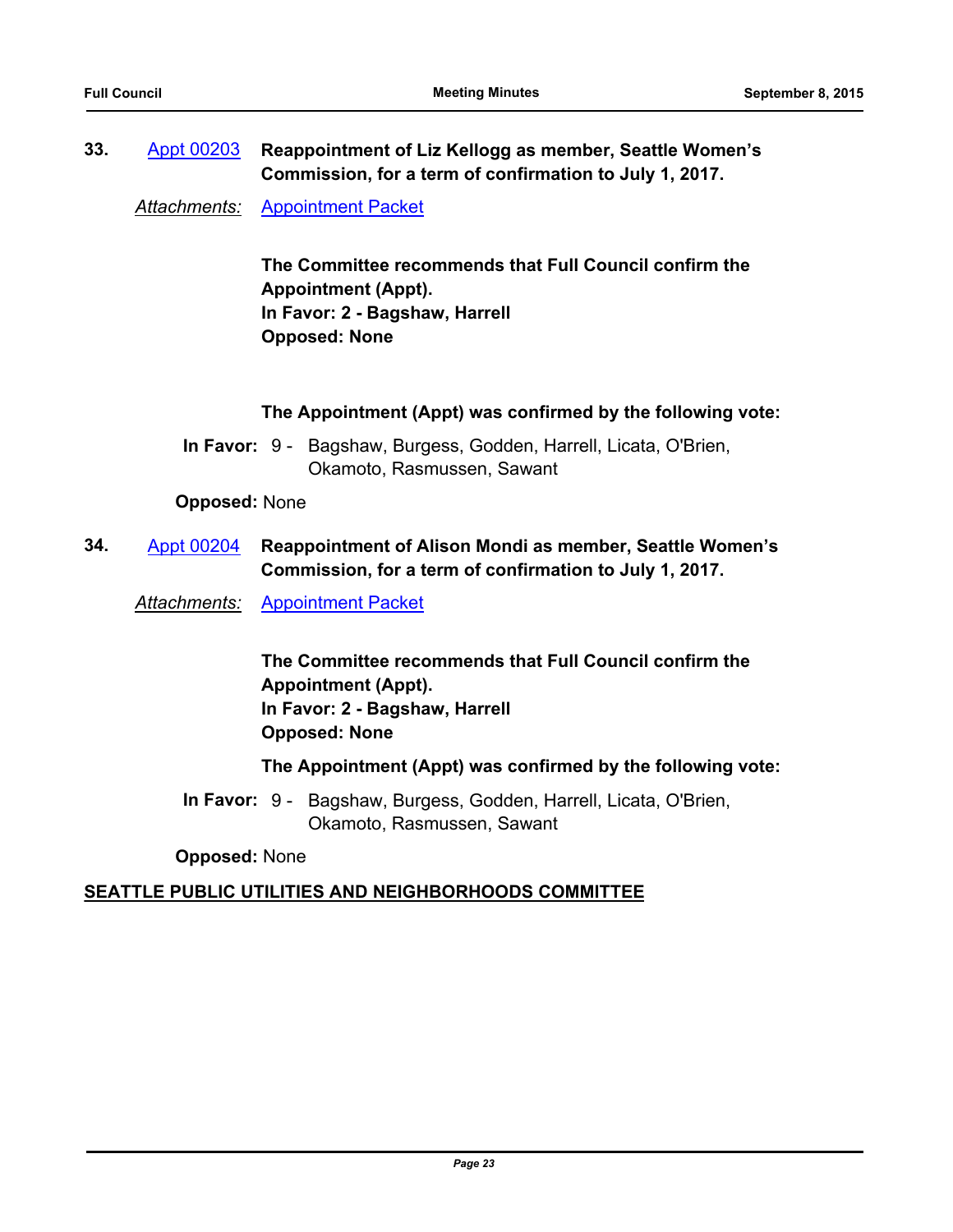**35.** [CB 118438](http://seattle.legistar.com/gateway.aspx?m=l&id=/matter.aspx?key=2479) **AN ORDINANCE relating to Historic Districts; adding a new Chapter 25.30 to the Seattle Municipal Code (SMC); creating the Sand Point Naval Air Station Landmark District; specifying the district's boundaries; adopting criteria for designating the district; establishing a procedure for preserving significant physical elements within the district; establishing the Sand Point Naval Air Station Landmark District Application Review Committee; providing for administration and enforcement of this Ordinance; and amending Section 22.900C.010 and Table C-1 for Section 22.900C.010 of the SMC to provide for the collection of fees for interpretation of Historic District regulations by the Department of Neighborhoods.**

> **The Committee recommends that Full Council pass as amended the Council Bill (CB). In Favor: 4 - Bagshaw, Sawant, Harrell, Godden Opposed: None**

**The Council Bill (CB) was passed by the following vote and the President signed the Bill:**

In Favor: 9 - Bagshaw, Burgess, Godden, Harrell, Licata, O'Brien, Okamoto, Rasmussen, Sawant

#### **Opposed:** None

**36.** [CB 118468](http://seattle.legistar.com/gateway.aspx?m=l&id=/matter.aspx?key=2767) **AN ORDINANCE relating to the Landmark Preservation Board; amending Section 25.12.270 of the Seattle Municipal Code to change the qualifications for members of the Board, and making technical corrections.**

> **The Committee recommends that Full Council pass the Council Bill (CB). In Favor: 4 - Bagshaw, Sawant, Harrell, Godden Opposed: None**

### **The Council Bill (CB) was passed by the following vote and the President signed the Bill:**

In Favor: 9 - Bagshaw, Burgess, Godden, Harrell, Licata, O'Brien, Okamoto, Rasmussen, Sawant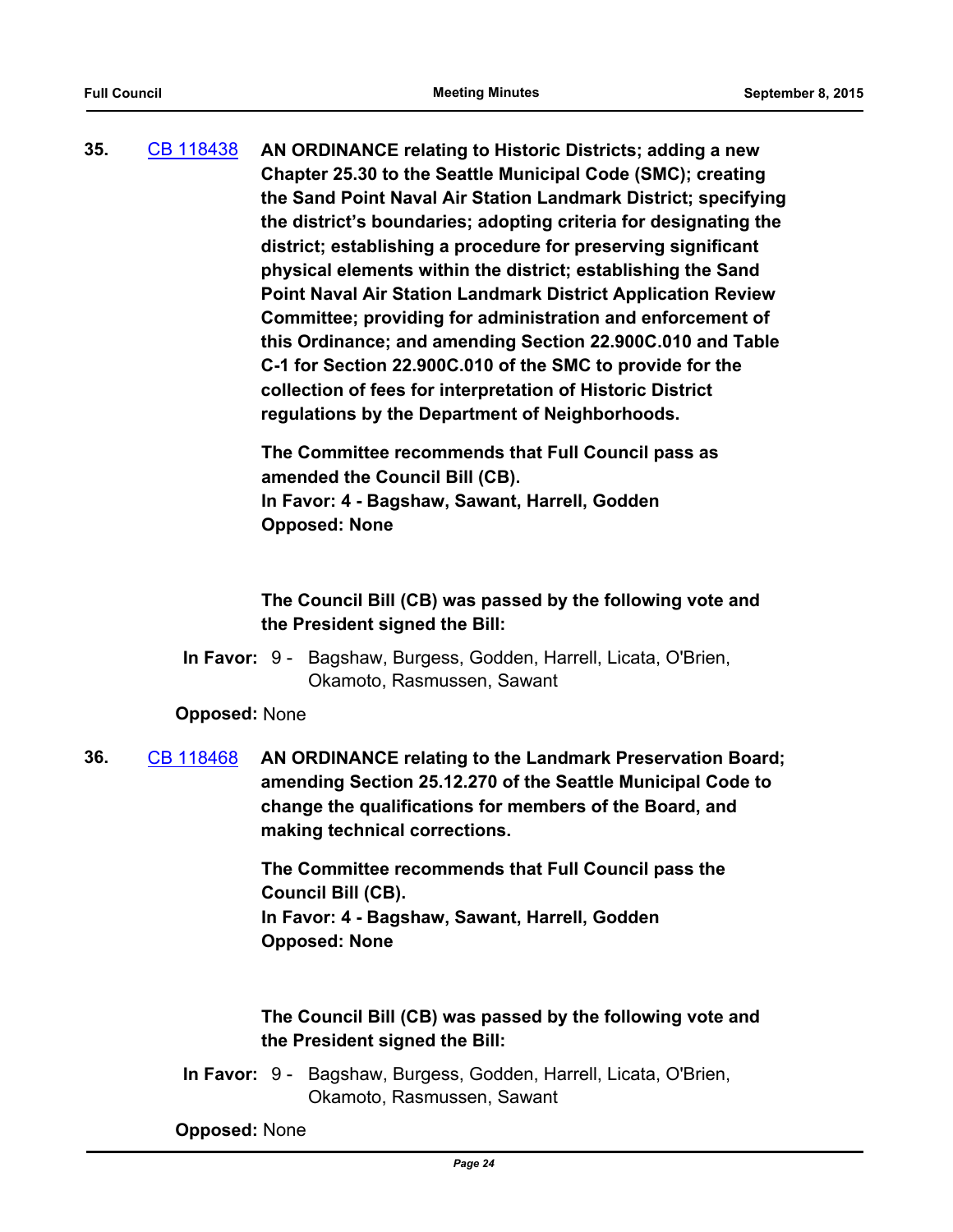**37.** [CB 118481](http://seattle.legistar.com/gateway.aspx?m=l&id=/matter.aspx?key=2642) **AN ORDINANCE relating to the Cedar River Municipal Watershed and amending the Secondary Use Policies, adopted by Ordinance 114632, to provide for the limited application of the herbicide Imazapyr to treat invasive knotweed species.**

*Attachments:* [Att 1 - Proposal to Continue to Use Herbicide v2](http://seattle.legistar.com/gateway.aspx?M=F&ID=e03fce76-d143-42cb-af00-ec883eeeb34a.docx)

**The Committee recommends that Full Council pass the Council Bill (CB). In Favor: 3 - Bagshaw, Sawant, Harrell Opposed: None**

#### ACTION 1:

Motion was made by Councilmember Licata, duly seconded and carried, to amend Council Bill 118481, Attachment 1, "What is the Proposed Herbicide and How Will It Be Applied?" section, third paragraph, as shown in the underlined and strike through language below:

 Only Washington-State certified pesticide applicators and those under their direct supervision are allowed to apply the chemicals. They all work under supervision of SPU staff, who are also state certified. An annual application is made over the entire dispersed 18 acres of infestation between early August and mid-September during the pre-bud stage, which has been demonstrated to be the most effective growth stage for herbicide application. Prior to application, visual inspection is made to verify that the plants are 1) in the pre-bud stage at the time of application; and 2) are not actively being worked by pollinators on days conductive to such activity. An estimated 64 ounces of Imazapyr per acre of knotweed will be applied to any knotweed patches that have not yet received any treatment. We currently do not know of any patches with no treatment, but there is a small chance that additional patches will be found. An estimated 20 to 25 ounces of Imazapyr per acre of knotweed will be applied for the second annual application. An estimated ten ounces per acre will be applied for the third annual application, and four to six ounces per acre for subsequent applications.

### ACTION 2:

Motion was made by Councilmember Licata and duly seconded to amend Council Bill 118481, Section 1, the second to last sentence, with the following language in the underlined and strike through language below: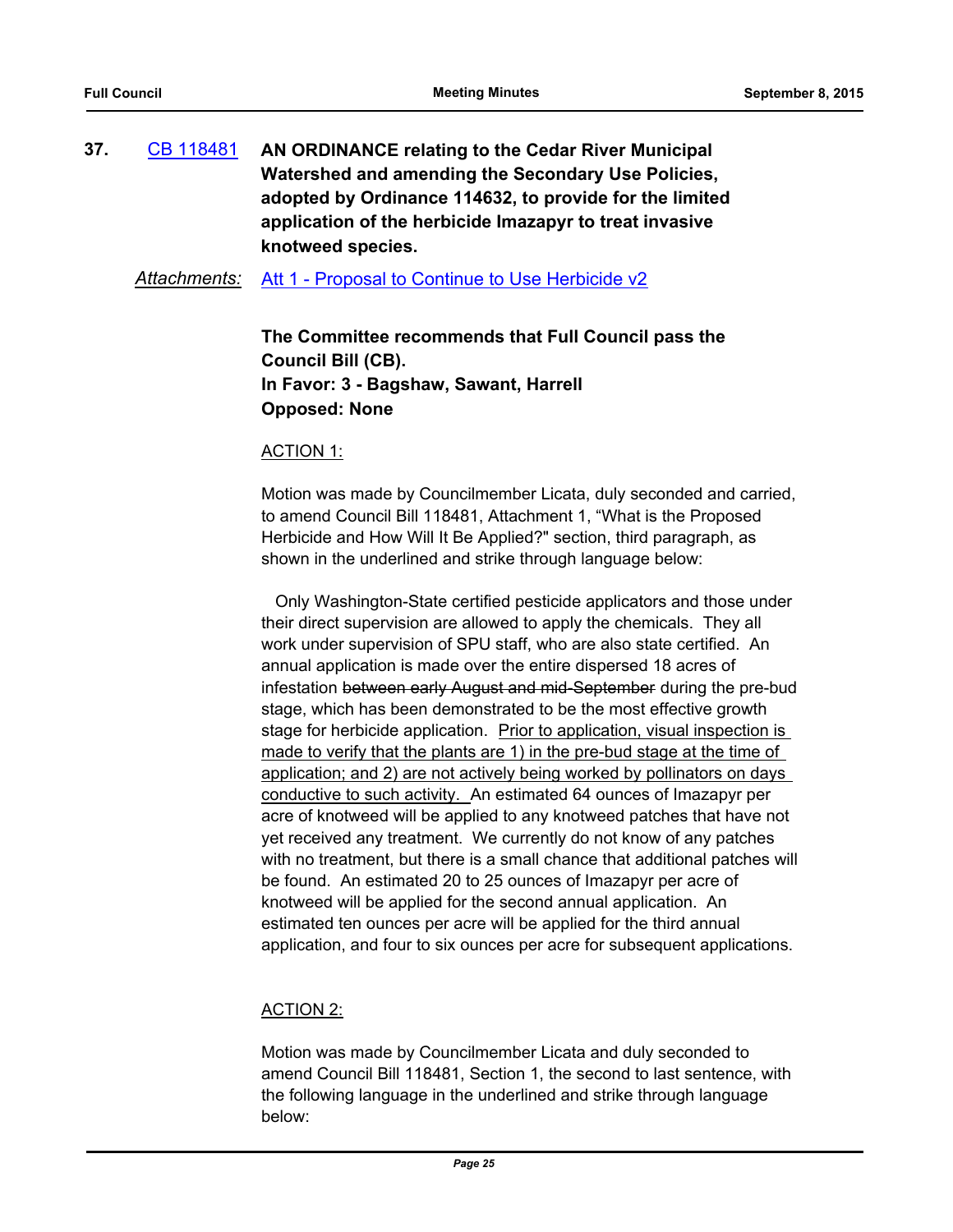Section 1. The Secondary Use Policy number 6-13 relating to Vegetation Management, as amended by Ordinance 124191, is hereby further amended to read as follows:

 6-13: Seattle Public Utilities will continue the herbicide moratorium, controlling undesirable vegetation with hand or mechanical methods, except that the following exemption for the use of Imazapyr shall apply through December 31, 2018. The Director of Seattle Public Utilities is hereby authorized to apply Imazapyr for the purpose of controlling or eradicating knotweed species within the Cedar River Municipal Watershed in accordance with the methods and procedures established in this section and all applicable state and federal drinking water source protection standards. Seattle Public Utilities will adhere to the application method and monitoring described in Attachment 1: A Proposal to Continue to Use Herbicide to Manage the Knotweed Infestation in the Cedar River Municipal Watershed, April 21, 2015. Seattle Public Utilities will provide the Seattle Public Utilities and Neighborhoods Committee of the City Council an annual report on the knotweed treatment program in the Cedar River Municipal Watershed, summarizing the effectiveness of the knotweed treatment program, evaluating the long-term financial and environmental implications for knotweed control beyond 2018, evaluating the water quality monitoring results, summarizing the latest available science on the environmental and human health effects of Imazapyr, and describing any plans for the future application of Imazapyr within the Watershed, including maps of proposed treatment areas, estimated quantities of Imazapyr to be applied, application methods and schedules, and plans for water quality monitoring. The Director of Seattle Public Utilities may authorize application of Imazapyr to newly-discovered areas of knotweed infestation, but the use of Imazapyr on newly-discovered areas located within the hydrographic boundary may not exceed five acres in size.

### ACTION 3:

Motion was made by Councilmember Bagshaw, duly seconded and carried, to further amend the proposed amendment in Action 2, fourth sentence, by adding ",or successive committee," before "Seattle Public Utilities and Neighborhoods Committee."

### ACTION 4:

Motion was made, duly seconded and carried, to adopt the amendment in Action 2 as amended.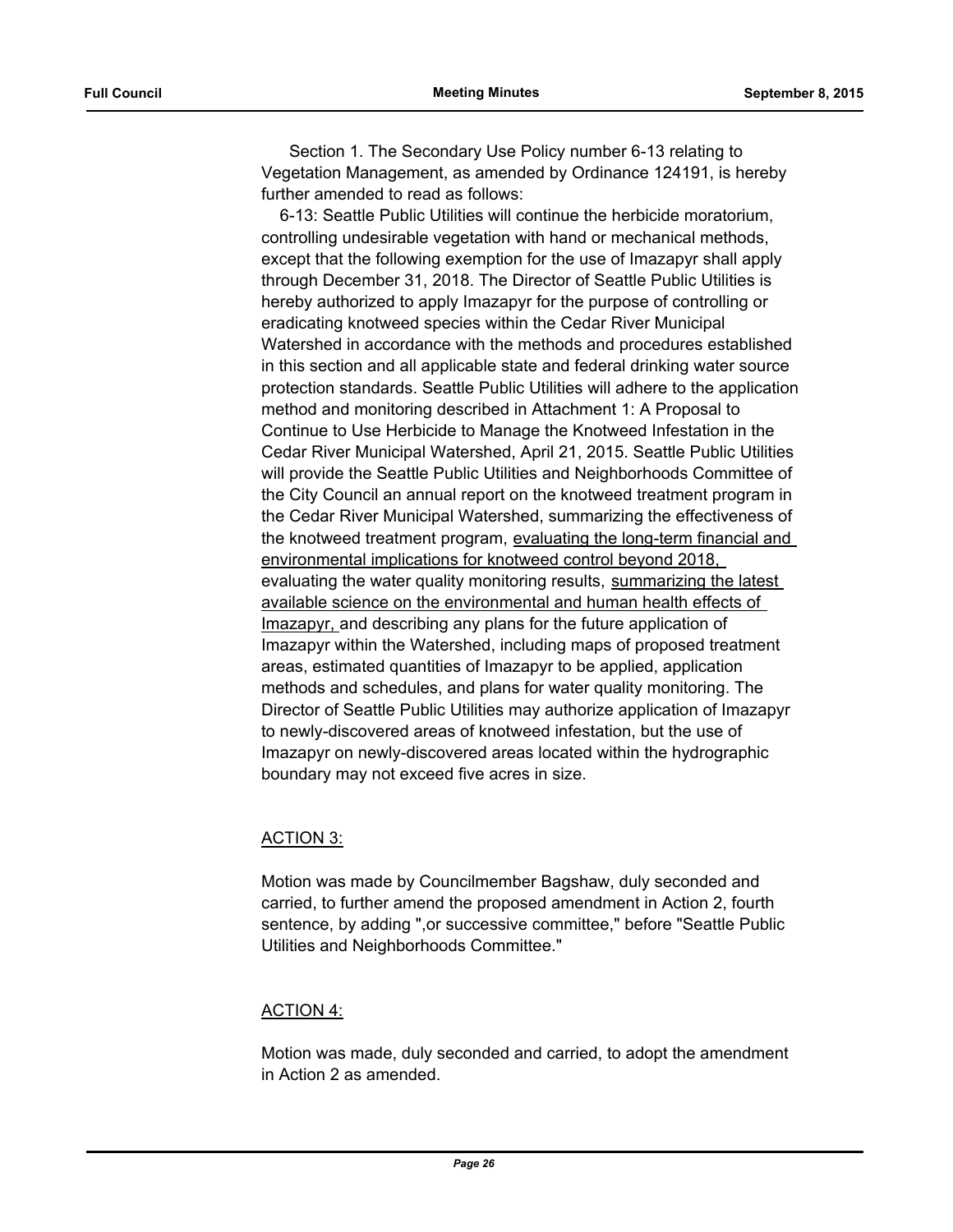#### ACTION 5:

Motion was made and duly seconded to pass Council Bill No. 118481 as amended.

**The Motion carried, and the Council Bill (CB) was passed as amended by the following vote, and the President signed the Bill:**

In Favor: 9 - Bagshaw, Burgess, Godden, Harrell, Licata, O'Brien, Okamoto, Rasmussen, Sawant

**Opposed:** None

**38.** [CB 118484](http://seattle.legistar.com/gateway.aspx?m=l&id=/matter.aspx?key=2781) **AN ORDINANCE relating to the Cedar River Watershed; authorizing five years of ecological thinning, in accordance with the Cedar River Watershed Habitat Conservation Plan, in Sections 15, 16, 21 and 22, Township 22, North, Range 7, East, W.M., Sections 8 and 9, Township 22, North, Range 8, East, W.M., Sections 2 and 11, Township 21, North, Range 9, East, W.M.; Sections 34 and 35, Township 22, North, Range 9, East, W.M., Sections 3, 4 and 10, Township 21, North, Range 10, East, W.M., and Sections 32 and 33, Township 22, North, Range 10, East, W.M.; declaring the logs resulting from ecological thinning to be surplus to the City's needs; authorizing the sale of such logs pursuant to applicable City contracting and surplus property sale procedures; and directing deposit of the proceeds therefrom to the Water Fund for the purposes of the Habitat Conservation Plan implementation.**

> **The Committee recommends that Full Council pass the Council Bill (CB). In Favor: 3 - Bagshaw, Sawant, Harrell Opposed: None**

**The Council Bill (CB) was passed by the following vote and the President signed the Bill:**

In Favor: 9 - Bagshaw, Burgess, Godden, Harrell, Licata, O'Brien, Okamoto, Rasmussen, Sawant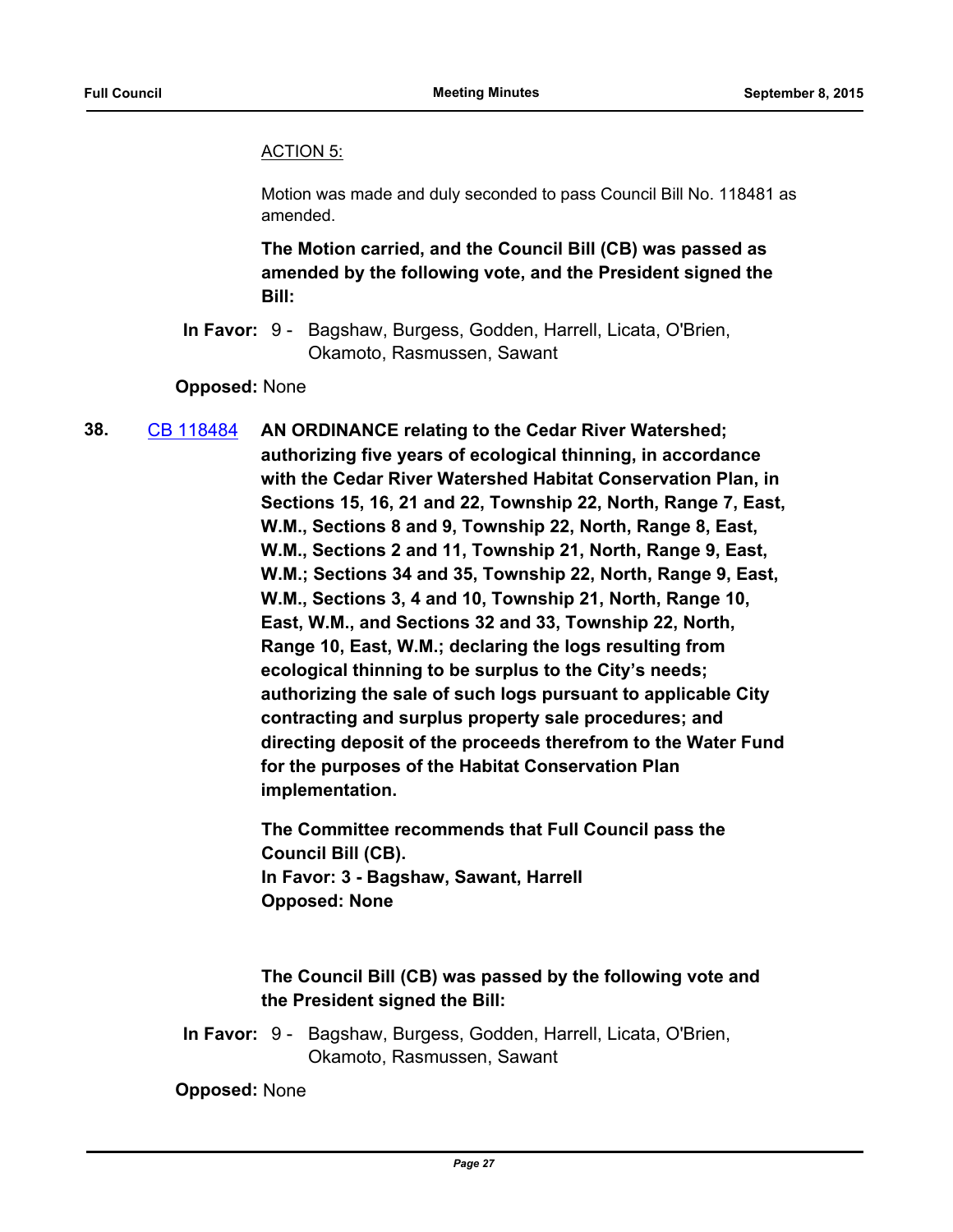**39.** [CB 118485](http://seattle.legistar.com/gateway.aspx?m=l&id=/matter.aspx?key=2782) **AN ORDINANCE relating to the management of the South Fork Tolt River Municipal Watershed; authorizing ecological forest thinning projects in accordance with the South Fork Tolt River Watershed Management Plan in Sections 25, 26, 27, 29, 30, 32, 33, 34, and 35, Township 26 North, Range 9 East, W.M.; declaring the logs resulting from said projects to be surplus to the City's needs; authorizing the sale of such logs pursuant to applicable City contracting and surplus property sale procedures; and directing use of the proceeds therefrom to fund Plan implementation.**

> **The Committee recommends that Full Council pass the Council Bill (CB). In Favor: 3 - Bagshaw, Sawant, Harrell Opposed: None**

# **The Council Bill (CB) was passed by the following vote and the President signed the Bill:**

In Favor: 9 - Bagshaw, Burgess, Godden, Harrell, Licata, O'Brien, Okamoto, Rasmussen, Sawant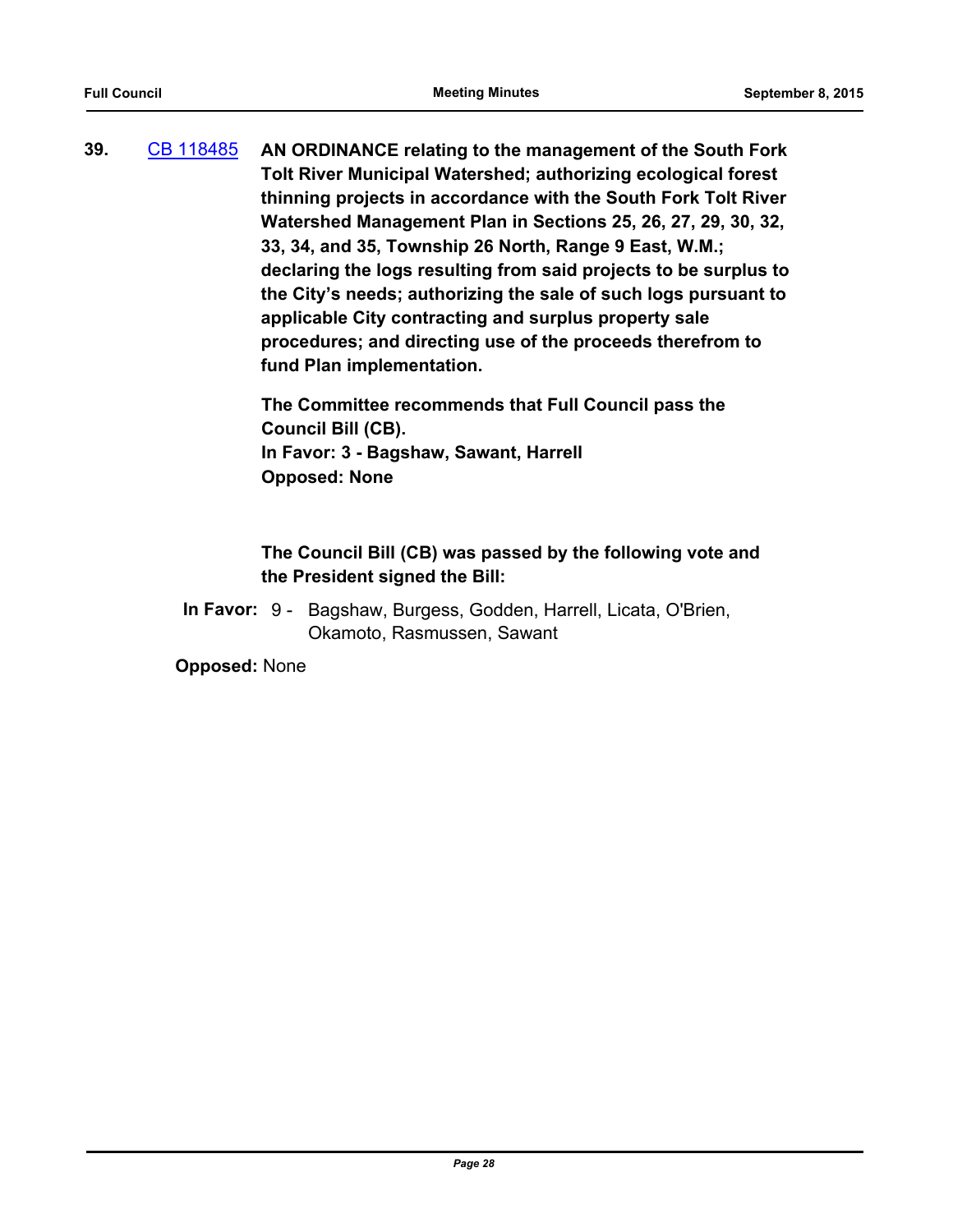**40.** [CB 118486](http://seattle.legistar.com/gateway.aspx?m=l&id=/matter.aspx?key=2788) **AN ORDINANCE relating to Seattle Public Utilities; declaring certain real property rights relating to a sewer facility easement within a portion of property located at 14027 Lake City Way NE as being surplus to the City's utility needs; authorizing the Director of Seattle Public Utilities to relinquish such easement rights and accept a new easement granted from 14027 Lake City Investors, LLC for a City-owned sanitary sewer facility; and ratifying and confirming certain prior acts.**

*Attachments:* [Att 1 - Relinquishment of Easement](http://seattle.legistar.com/gateway.aspx?M=F&ID=d352d801-24a7-4d90-b05b-3941c3357f5f.docx) [Att 2 - Sewer Easement](http://seattle.legistar.com/gateway.aspx?M=F&ID=1aa0a45f-debb-4cf3-8e79-93d1536183bd.docx)

> **The Committee recommends that Full Council pass the Council Bill (CB). In Favor: 3 - Bagshaw, Sawant, Harrell Opposed: None**

**The Council Bill (CB) was passed by the following vote and the President signed the Bill:**

In Favor: 9 - Bagshaw, Burgess, Godden, Harrell, Licata, O'Brien, Okamoto, Rasmussen, Sawant

**Opposed:** None

# **J. ADOPTION OF OTHER RESOLUTIONS**

**1.** [Res 31613](http://seattle.legistar.com/gateway.aspx?m=l&id=/matter.aspx?key=2868) **A RESOLUTION creating the Demographic Data Task Force to recommend strategies to standardize and disaggregate demographic data used by City departments in allocating resources and developing City policies, programs, and services.**

Motion was made and duly seconded to adopt Resolution No. 31613.

**The Motion carried, the Resolution (Res) was adopted by the following vote, and the President signed the Resolution:**

In Favor: 9 - Bagshaw, Burgess, Godden, Harrell, Licata, O'Brien, Okamoto, Rasmussen, Sawant